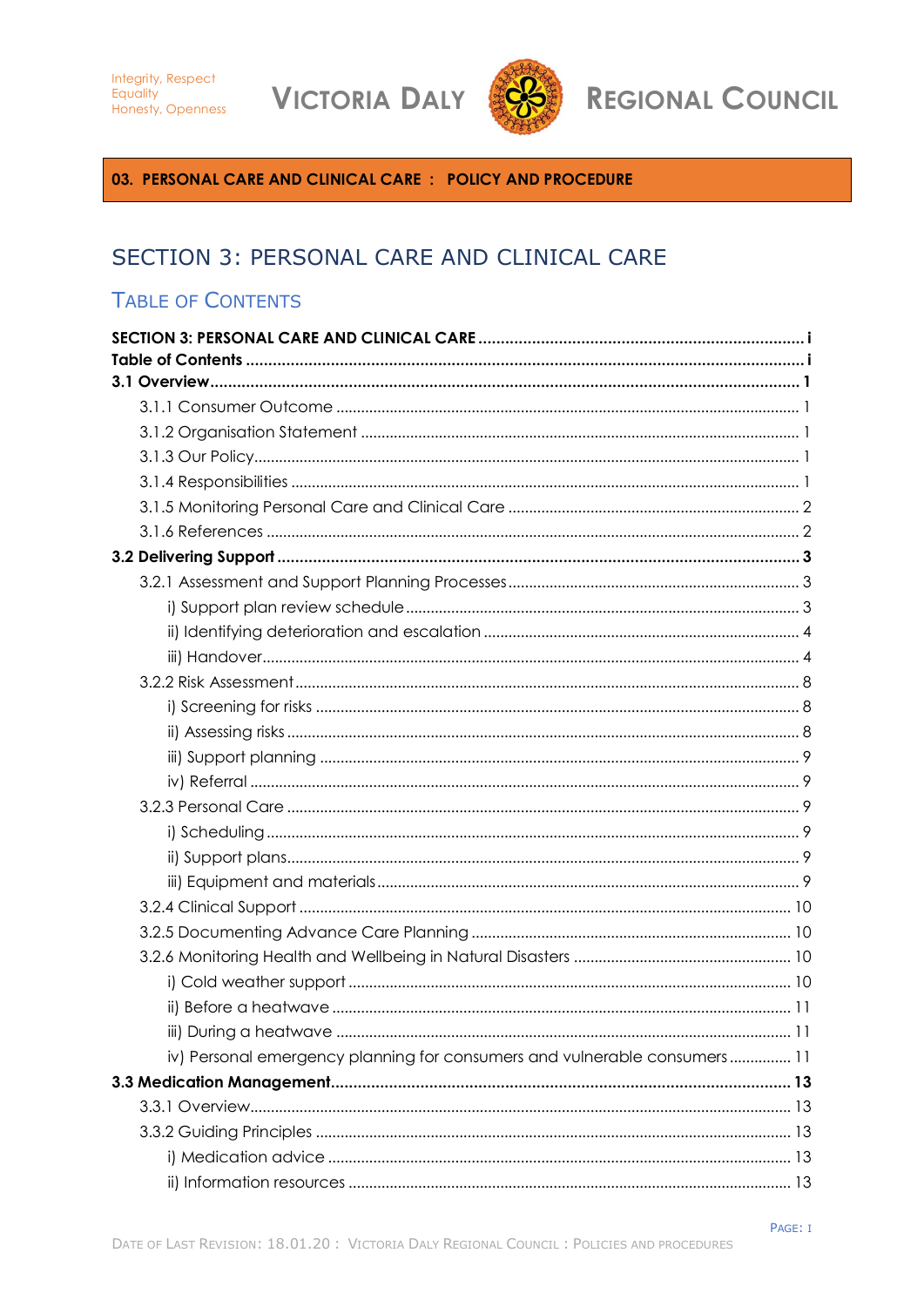| 3.3.9 Documentation Requirements for the Provision of Medication  22 |
|----------------------------------------------------------------------|
|                                                                      |
|                                                                      |
|                                                                      |
|                                                                      |
|                                                                      |
|                                                                      |
|                                                                      |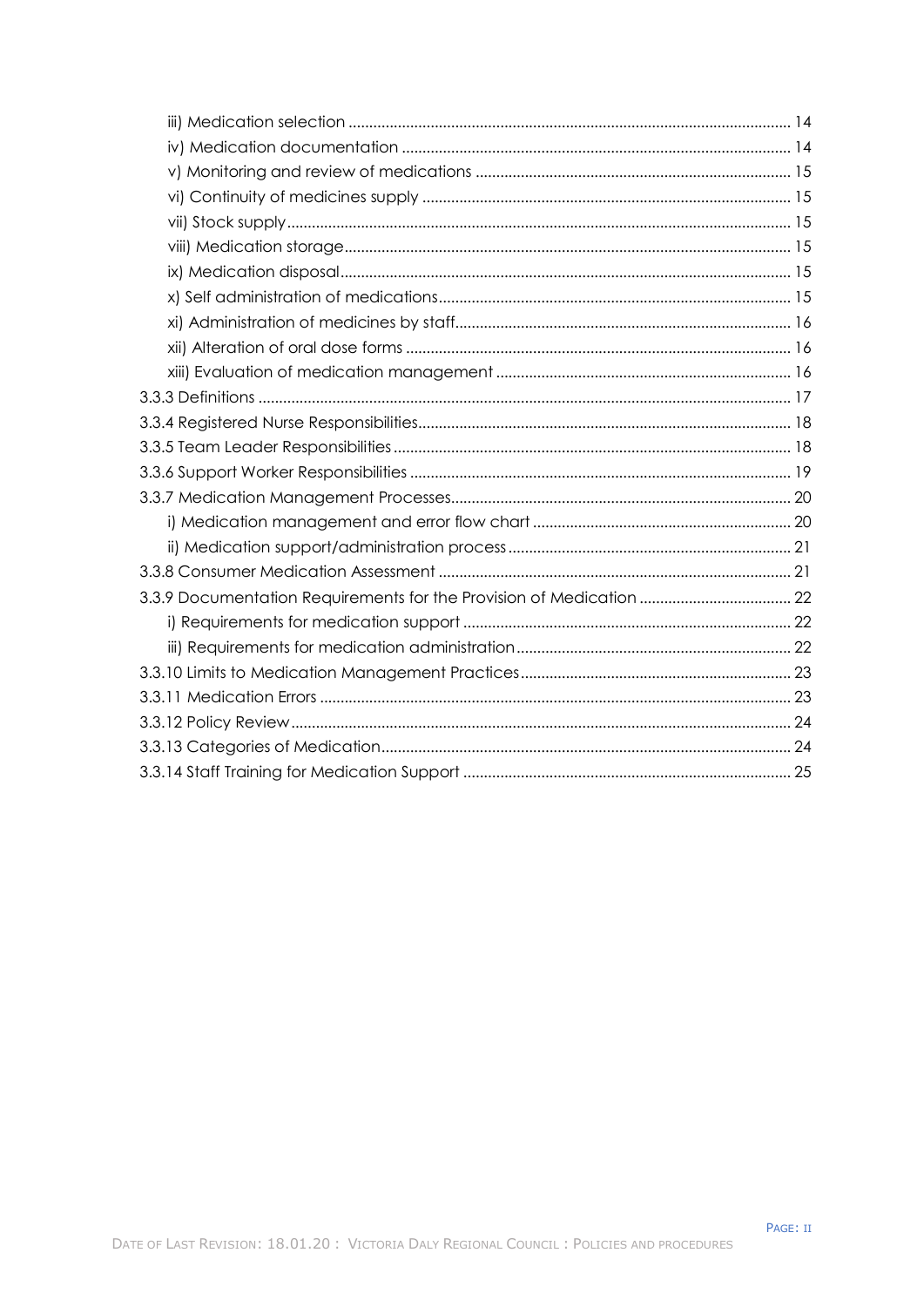## <span id="page-2-0"></span>3.1 OVERVIEW

#### <span id="page-2-1"></span>3.1.1 CONSUMER OUTCOME<sup>1</sup>

*"I get personal care and/or clinical care that is safe and right for me."*

## <span id="page-2-2"></span>3.1.2 ORGANISATION STATEMENT<sup>2</sup>

Victoria Daily Regional Council Home Care ensures personal care and clinical care is safe and effective and delivered in accordance with the consumer's needs, goals and preferences to optimise health and wellbeing.

## <span id="page-2-3"></span>3.1.3 OUR POLICY<sup>3</sup>

- Each consumer receives safe and effective personal care and/or clinical care that is:
	- o Best practice
	- o Tailored to their needs and
	- o Optimises their health and wellbeing.
- High-impact or high-prevalence risks associated with the care of each consumer are identified and managed.
- The needs, goals and preferences of consumers nearing the end of life are recognised and addressed, their comfort maximised and their dignity preserved.
- Deterioration or change of a consumer's mental health, cognitive or physical function, capacity or condition is recognised and responded to in a timely manner.
- Information about the consumer's condition, needs and preferences is documented and communicated within Victoria Daily Regional Council Home Care, and with others where responsibility for care is shared.
- Timely and appropriate referrals are made to other providers, organisations and individuals.
- Infection-related risks are minimised through implementing:
	- o Standard and transmission-based precautions to prevent and control infection
	- o Practices to promote appropriate antibiotic prescribing and use to support optimal care and reduce the risk of increasing resistance to antibiotics.

**Note:** Infection control policy and procedures are included in Section 2: Assessment and Planning as infection control strategies must be considered in planning consumer care.

#### <span id="page-2-4"></span>3.1.4 RESPONSIBILITIES

 Management develops processes and practices that achieve safe and effective care delivered in accordance with the consumer's needs, goals and preferences and ensures the employment of staff who are qualified and experienced in all aspects of the provision of personal and clinical care

<sup>-</sup><sup>1</sup> Standard 3: Personal Care and Clinical Care Aged Care Quality Standards June 2018

 $\overline{2}$ Ibid

<sup>&</sup>lt;sup>3</sup> Based on the requirements for Standard 3: Personal Care and Clinical Care Aged Care Quality Standards June 2018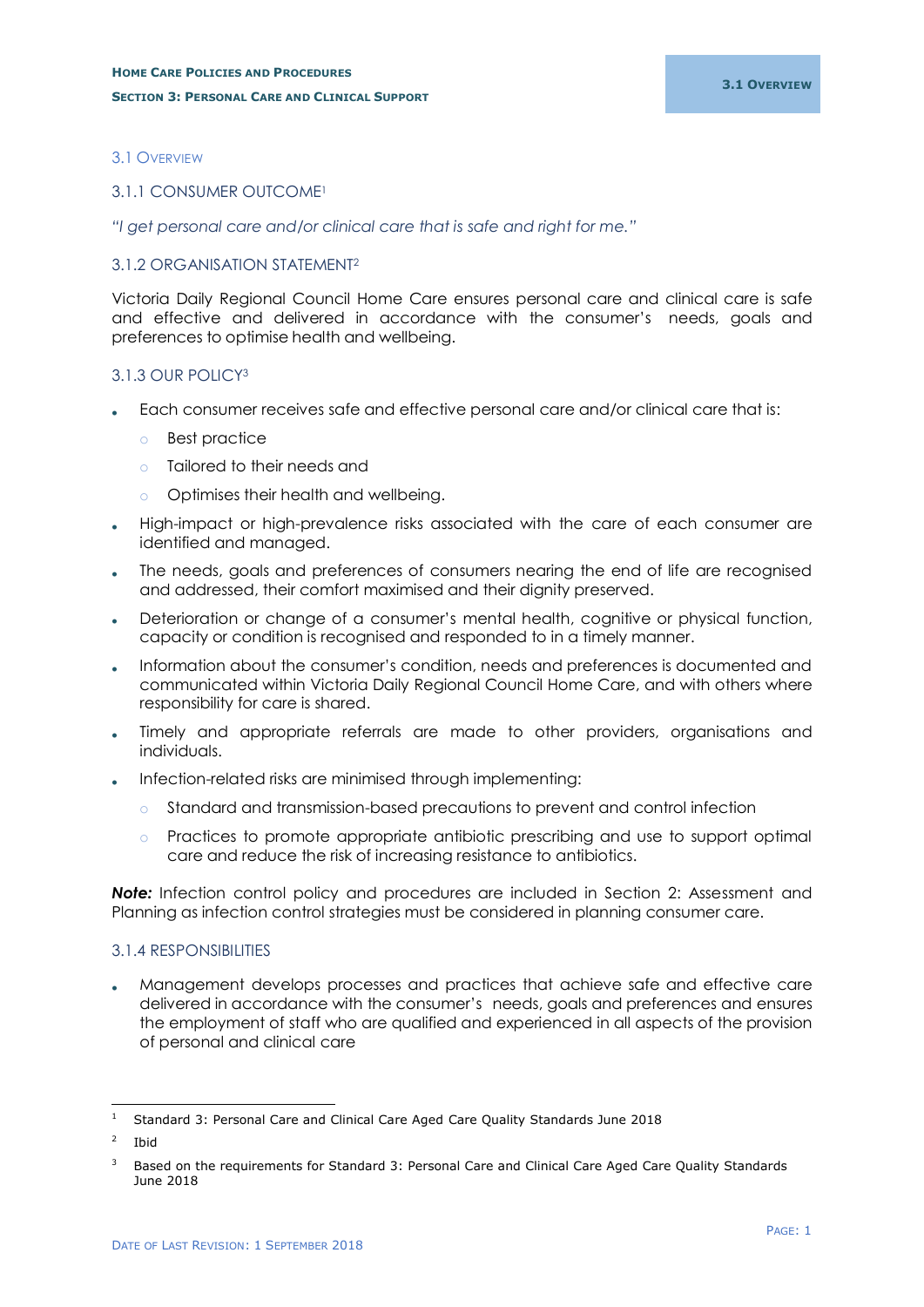- The Registered Nurse assesses clinical care needs, coordinates the review of complex clients, develops clinical care support plans, refers consumers to appropriate health professionals, conducts clinical reviews where required, and reports clinical reviews, annual medication audits and clinical care performance to the Clinical Governance meeting. The Registered Nurse provides education, training, competency assessment and supervision of support workers in the delivery of delegated care tasks as appropriate.
- Staff follow policies and procedures, participate in development opportunities, report and escalate consumer deterioration (where necessary) and deliver services that are safe and effective and are delivered in accordance with the consumer's needs, goals and preferences
- Consumers and/or their representatives provide ongoing input on their needs and preferences for care and services.

#### <span id="page-3-0"></span>3.1.5 MONITORING PERSONAL CARE AND CLINICAL CARE

Consumer dignity and choice processes and systems are regularly audited as part of our audit program and staff, consumers and other stakeholders are encouraged to provide ongoing feedback on issues and areas where improvements can be made (see 8.3.5 Corporate Calendar and 8.9 Continuous Improvement).

#### <span id="page-3-1"></span>3.1.6 REFERENCES

- Australian Government Department of Health *Aged Care Quality Standards* June 2018
- Australian Government Australian Aged Care Quality Agency *Aged Care Quality Standards Draft Guidance - Full Suite* 2018
- Australian Nursing and Midwifery Federation *Nursing Guidelines: Management of Medicines in Aged Care* 2013
- Department of Health and Ageing *Guiding Principles for Medication Management in Residential Aged Care Facilities* 2012
- Australian Pharmaceutical Advisory Council *Guiding Principles for Medication Management in the Community* 2012.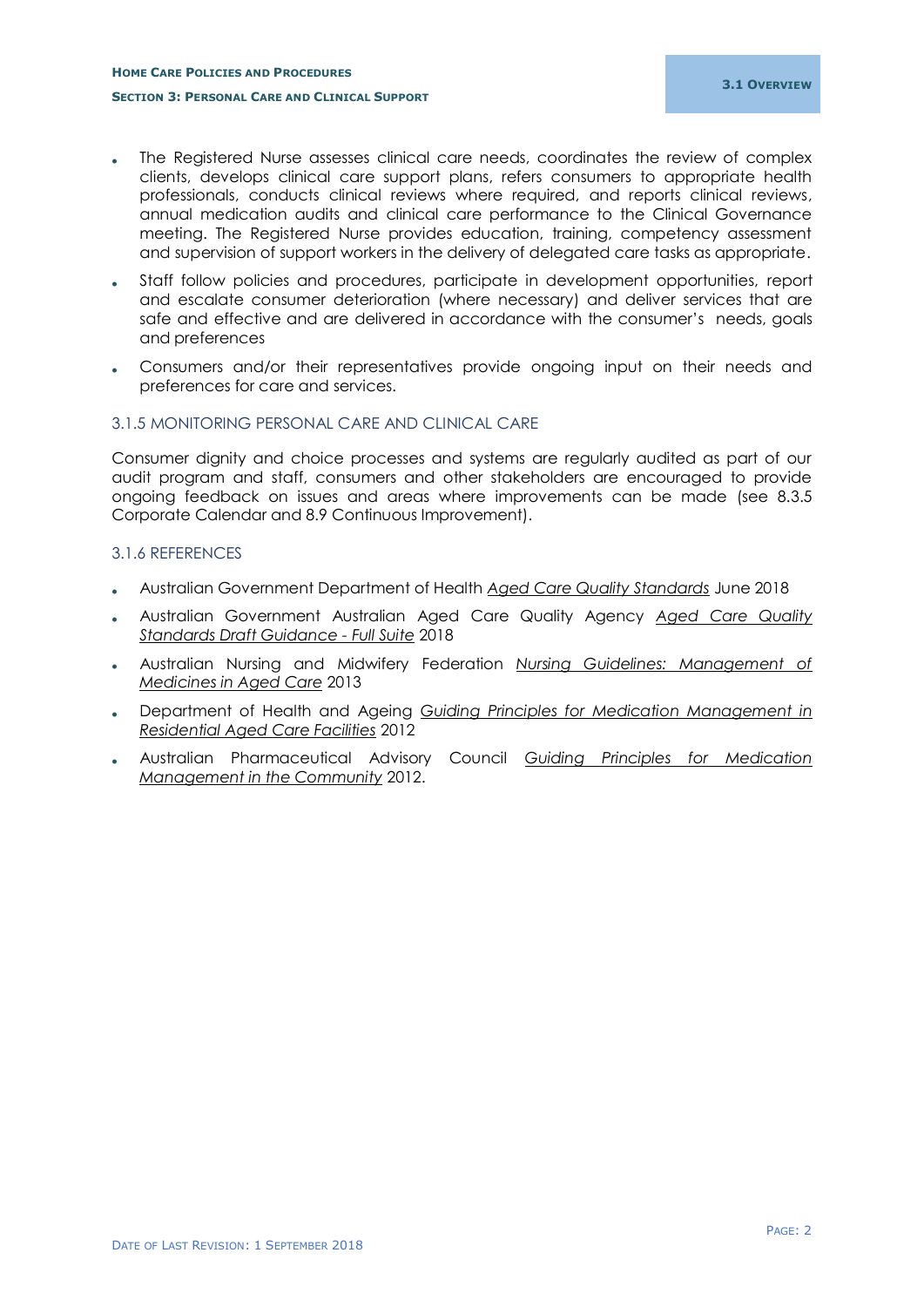#### <span id="page-4-0"></span>3.2 DELIVERING SUPPORT

#### <span id="page-4-1"></span>3.2.1 ASSESSMENT AND SUPPORT PLANNING PROCESSES

The assessment and support planning processes are underpinned by the following principles:

- Referral information is used to understand the consumer's needs and validated with the consumer/their representative/s to reduce assessment burden
- . Consumers are consulted regarding their expressed goals of care and considers each consumer's individual personal and health circumstances
- Care and support are provided with consideration to the consumer's personal and clinical care needs and based on appropriate clinical (conducted by the Registered Nurse) assessments where necessary
- Consumers needs and goals are reviewed regularly in consultation with the consumer/their representative and when these needs and goals change to ensure effectiveness of care and support provided
- Consumers are referred to appropriate health professionals (or other supports) to ensure appropriate care and support strategies are provided particularly when deterioration is identified or the care required is not within the scope of practice of care providers.

The flow chart included below outlines the assessment and support planning process and includes as key processes:

- Consumer consultation (this occurs on an ongoing basis to ensure consumer preferences and needs are met)
- Exception reporting when something out of the ordinary happens (falls, change in condition etc.) that requires consideration to a change in care
- Six-week review (this is a case conference process conducted six weeks after commencement, to ensure the consumer is happy with the support outcomes and provides an opportunity to reassess any clinical needs the consumer may have)
- Six monthly/when required, support plan review (depending on the complexity of the consumer's support needs, this process ensures a systematic consumer review process occurs at least six monthly and when required as care needs change)
- Annual review (an annual case conference is conducted with consumers (this can be conducted by telephone if complex clinical care is not being provided) to ensure support and care are meeting the needs of consumers.

#### <span id="page-4-2"></span>i) Support plan review schedule

Support plans are reviewed on a regular schedule; the process includes consultation with the consumer/representative, reassessment of need, changes in the health and wellbeing of the consumer, adverse events and information from referrers (e.g. medical practitioners, hospitals).

Referral and updated health information (from medical practitioners, hospitals, other health professionals) is noted and integrated into the support plans as necessary. Actions to inform, train and develop staff are taken by the Registered Nurse as necessary to implement the relevant clinical care interventions.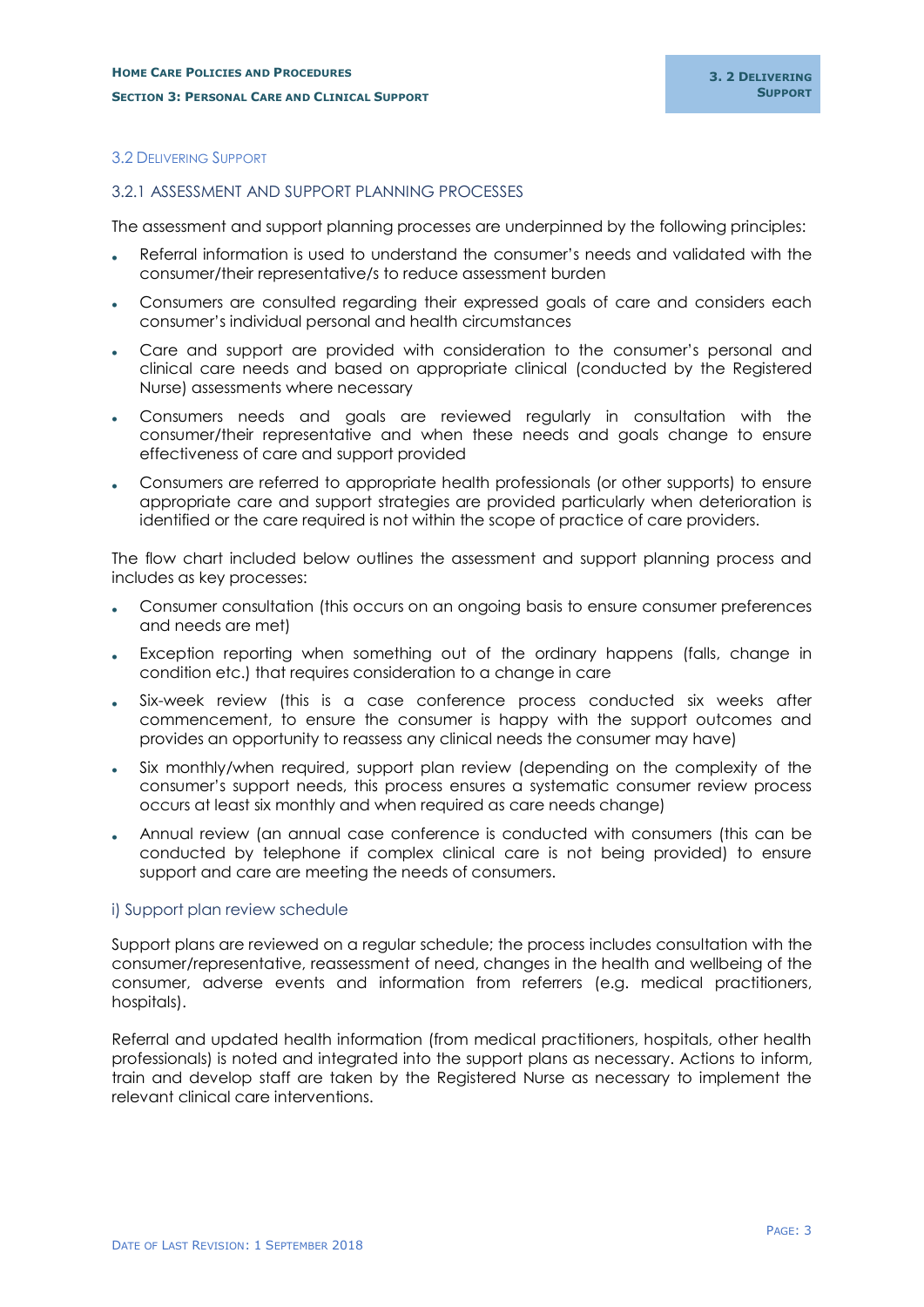## <span id="page-5-0"></span>ii) Identifying deterioration and escalation

Support staff follow the support plan and identify deterioration in the consumer (such as a change in mobility, complaints of feeling unwell, or a change in their mental state) and advise the Coordinator/Registered Nurse. Support workers do not give health advice. The Coordinator/Registered Nurse contact the consumer and advise they contact their medical practitioner/health professional as appropriate. The Registered Nurse may visit the consumer to assess their needs and complete an appropriate assessment and refer as necessary.

If the consumer appears seriously unwell or displays signs of a life-threatening event (e.g. collapse, chest pain) the support worker calls an ambulance and follows the instructions from the ambulance personnel. The support worker then advises the Coordinator/Registered Nurse of the event and awaits instructions.

All staff document in the consumer's record the advice and actions taken in the event of consumer deterioration. The iSoBAR handover framework is used to guide the handover of information.

#### *Case conferences*

The Coordinator/Registered Nurse conducts a case conference following the identification of deterioration that is complex, significantly impacts on the wellbeing of the consumer or impacts on the consumer's ability to remain living at home. This process can involve all relevant parties (depending on the issue) including the consumer, representatives (if the consumer wishes), the Coordinator, Registered Nurse, medical practitioner, other health professionals, and support workers. The aim of case conferences is to ascertain if the support plan is appropriately meeting the needs of the consumer and supporting them to live in their home.

All case conferences are documented in the consumer's record and actions identified at the case conference are followed up by the Coordinator and reviewed to ensure they have been appropriately actioned.

#### *Clinical review*

As part clinical care, the Registered Nurse conducts a clinical review process if necessary (e.g. where consumer outcomes are not being met, following a serious adverse event) to investigate if any care interventions can be improved. Clinical review includes a review of consumer records, identification of improvement areas and discussion with relevant staff (including the medical practitioner as necessary). Following clinical review, an entry is made in the progress notes to outline findings and necessary actions. Clinical review findings are also tabled at the clinical governance meeting.

#### <span id="page-5-1"></span>iii) Handover

-

The ISOBAR<sup>4</sup> handover process is used for all formal handovers as relevant for support workers and health professionals. This process is used when handover occurs between agencies, health professionals and support workers. The information provided during handover is based on the knowledge and skill of the person providing the handover; for example, support workers may not have recorded vital signs, but can provide other pertinent information such

<sup>4</sup> Based on iSoBAR — a concept and handover checklist: the National Clinical Handover Initiative Jill M Porteous, Edward G Stewart-Wynne, Madeleine Connolly and Pauline F Crommelin MJA 2009; 190 (11): S152-S156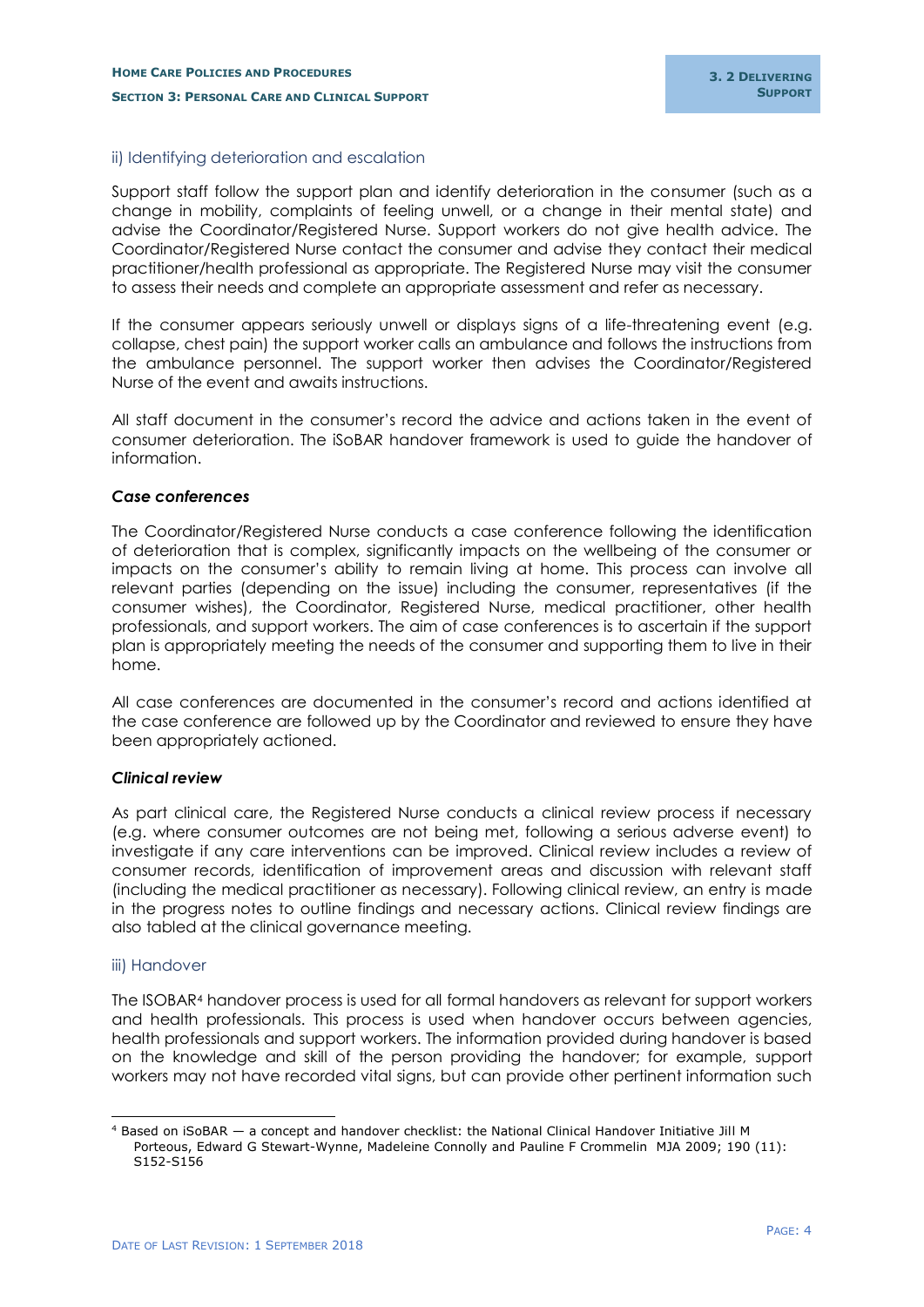as observation of the consumer. All staff are provided with information on how to use the iSoBAR handover process. (See Table 3.2.1: 1 iSoBAR Handover.)

In addition to this formal handover process, support workers have a Handover Sheet that they use to note any general information about the consumer. This is shredded after use to maintain consumer privacy.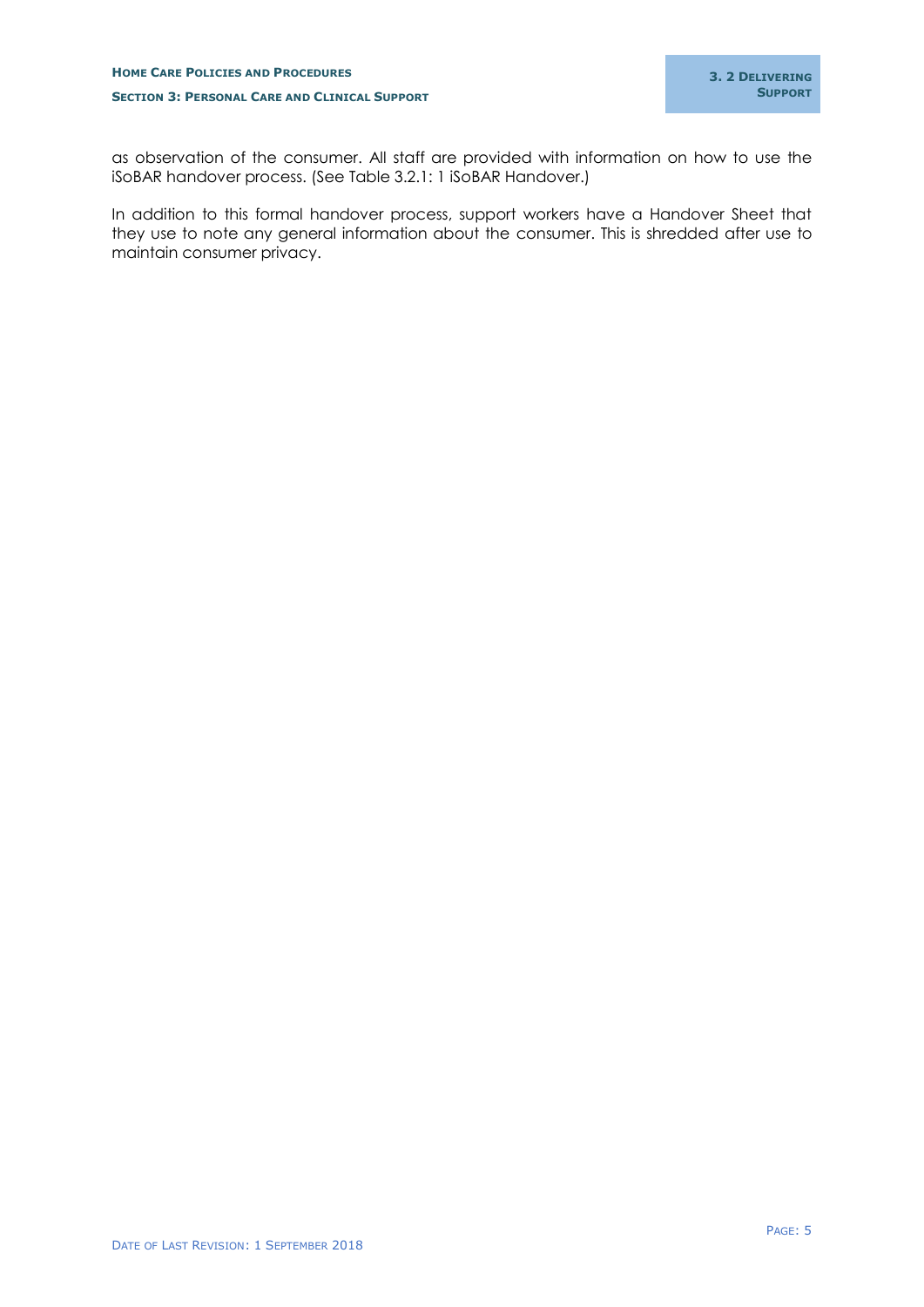## *Table 3.2.1 iSoBAR Handover*

| <b>ISOBAR Handover</b> |                     |                                                                                                                                                                                                                                                                                                                                                                                                                           |  |  |
|------------------------|---------------------|---------------------------------------------------------------------------------------------------------------------------------------------------------------------------------------------------------------------------------------------------------------------------------------------------------------------------------------------------------------------------------------------------------------------------|--|--|
|                        | <b>IDENTIFY</b>     | Introduce yourself (your name, organisation name and<br>role)<br>Introduce the consumer (name, date of birth, age,<br>gender, location)                                                                                                                                                                                                                                                                                   |  |  |
| S                      | <b>SITUATION</b>    | Why are you handing over? Briefly state the problem,<br>what, when, how severe?                                                                                                                                                                                                                                                                                                                                           |  |  |
| $\mathbf{o}$           | <b>OBSERVATIONS</b> | What you observe about the consumer e.g.<br>Changes to their 'usual' condition such as change in<br>behaviour<br>Change in motor function such as 'unable to walk'<br>$\bullet$<br>or 'unable to move right arm'<br>Difficulty breathing<br>$\bullet$<br>Expression of pain (where, how severe)<br>$\bullet$<br>Other relevant observations (vital signs, blood<br>$\bullet$<br>pressure or blood glucose level if taken) |  |  |
| в                      | <b>BACKGROUND</b>   | Pertinent information related to the consumer e.g.<br>Medical history (as per records)<br>$\bullet$<br><b>Current medications</b><br>$\bullet$<br>Allergies<br>$\bullet$<br>Relevant cognition information (such as confusion)<br>$\bullet$<br>Relevant social information (lives alone, has carer<br>etc)                                                                                                                |  |  |
| A                      | <b>AGREE A PLAN</b> | What is your assessment of the situation?<br>What are you wanting (advice, orders, transfer)?<br>What supports you have available from your<br>organisation?<br>What is the level of urgency?<br>What is the plan?                                                                                                                                                                                                        |  |  |
| R                      | <b>READBACK</b>     | Clarify and check for shared understanding.<br>Agree what is going to happen next.                                                                                                                                                                                                                                                                                                                                        |  |  |

## *Figure 3.2.1 Assessment and Care Planning Process Flow Chart*

(See next page.)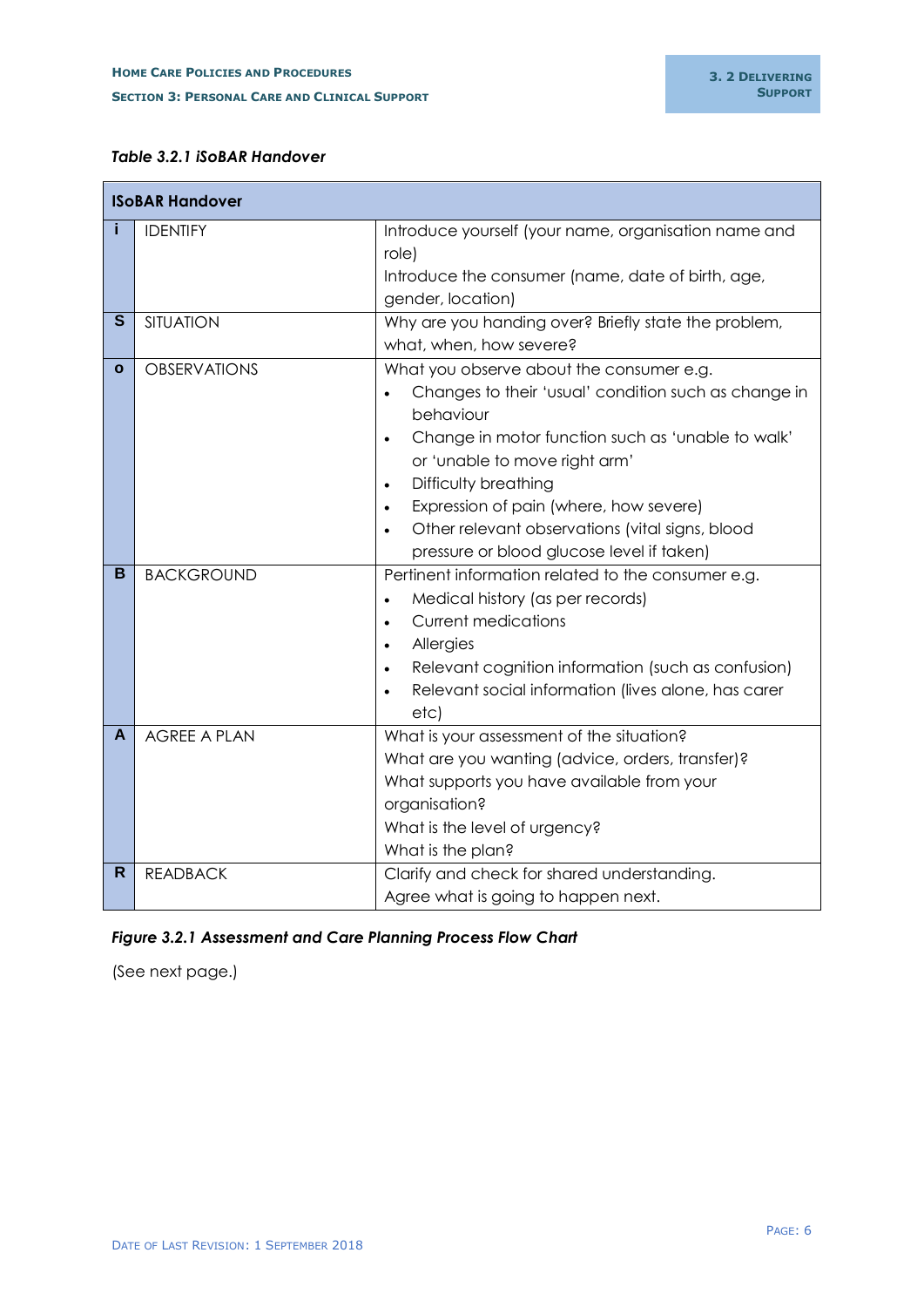#### **SECTION 3: PERSONAL CARE AND CLINICAL SUPPORT**

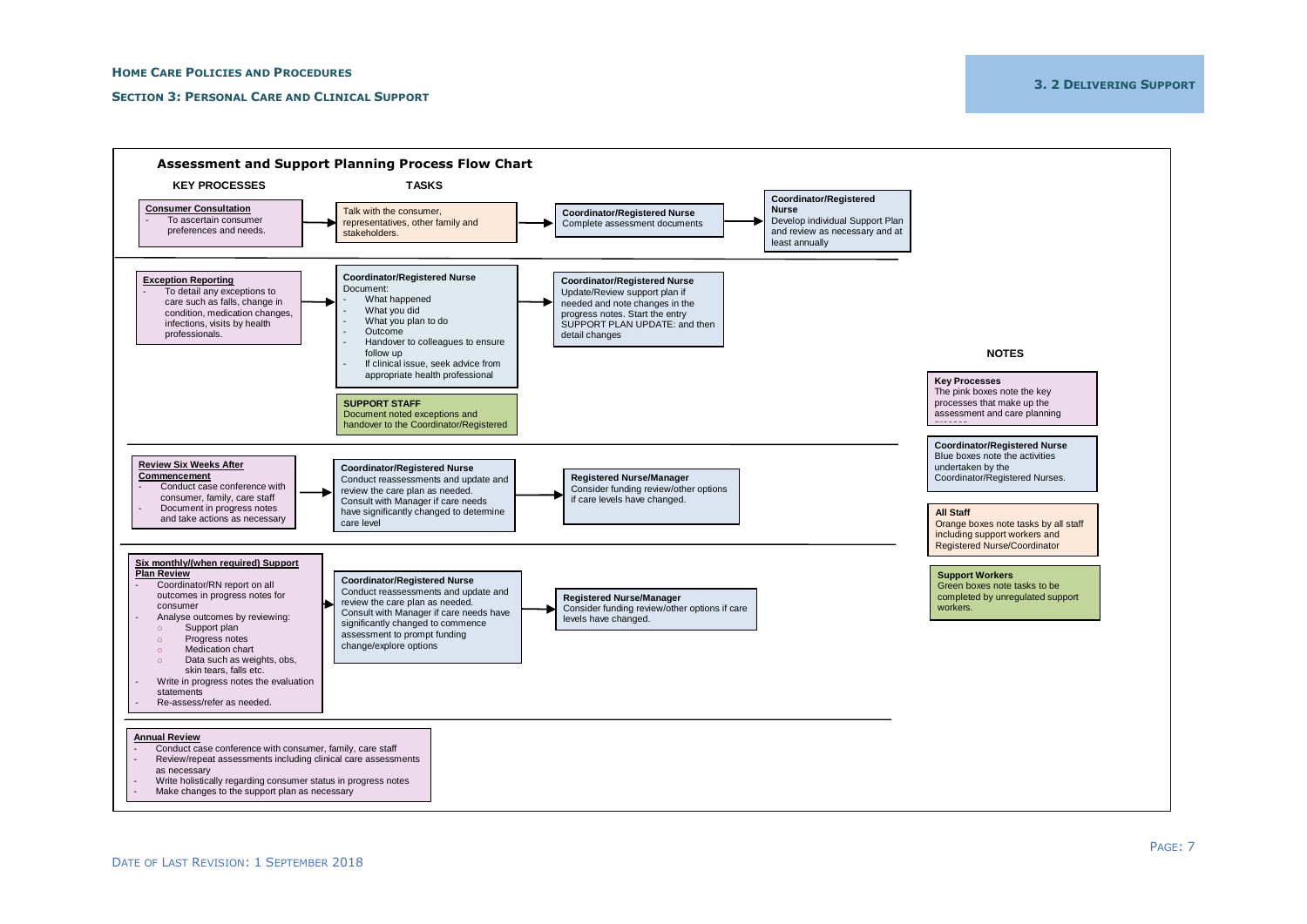## <span id="page-9-0"></span>3.2.2 RISK ASSESSMENT

Consumers may be at risk of events that can have a serious impact their health and wellbeing. These can include:

- Harmful effects of living with dementia such as confusion
- Falls and mobility impairments
- Sub optimal nutrition and hydration
- Swallowing difficulties
- Medication errors and medication side effects
- Sub optimal pain management
- Pressure injuries
- Consequences of restrictive practices (we do not provide support to consumers who require restrictive practices/restraint)
- Delirium.

## <span id="page-9-1"></span>i) Screening for risks

Risk screening for cognition, falls, nutrition and hydration, swallowing, medication reconciliation, pain, skin integrity and risk of pressure injury and delirium are conducted on admission and regularly as risks are identified. If risks are identified, referral information and health professional input is sought to inform the development of an appropriate support plan.

The Registered Nurse sources the most appropriate information for consumers once the assessment is completed and can provide consumers information on a range of health topics for older people including (and included in the consumer resources section of this manual):

- Falls
- Pressure injuries
- Medication management
- Maintaining nutrition and hydration
- Living with dementia
- **Continence**
- Bowel health
- And other health issues.

Where appropriate, these resources may also be used in information sessions with support workers.

#### <span id="page-9-2"></span>ii) Assessing risks

Following screening, if risks are identified, an assessment is conducted by a health professional to ascertain the care and supports required to minimise risk and support the consumer to maintain health and wellbeing. The support plan is updated to reflect the care provided. Consumers are referred to appropriate health professionals as required, following consultation with the consumer.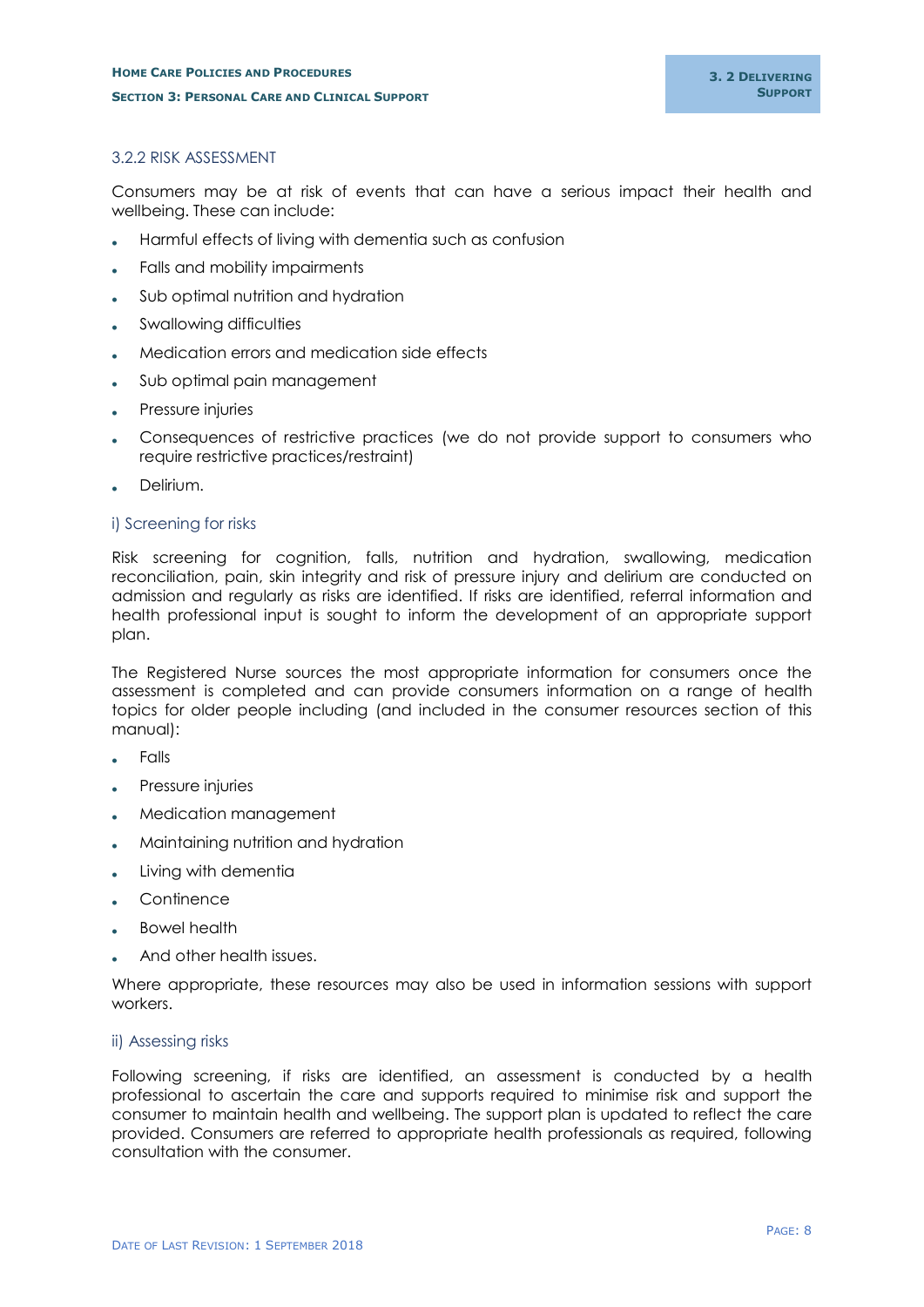## <span id="page-10-0"></span>iii) Support planning

Support plans are developed in consultation with the consumer to reduce the risk of harm to consumers. These are reviewed six weeks after commencement, six monthly (as required and for complex consumers), when care needs change and on a twelve-monthly schedule.

#### <span id="page-10-1"></span>iv) Referral

Consumers are referred to health professionals or other providers if required and records of the referral, assessment and interventions are maintained in the consumer's record. If information is provided by a health professional following referral, this is integrated into the consumer's support plan.

#### <span id="page-10-2"></span>3.2.3 PERSONAL CARE

#### <span id="page-10-3"></span>i) Scheduling

Scheduling consumer care is done in consultation with the consumer and with consideration to organisational capacity and capability to ensure the services provided support consumer outcomes. Staff receive notification of their schedule from the Consumer Management System that provides consumer details and the service type. Staff advise their supervisor if the schedule is not adhered to as planned. Staff ensure all information about the consumer remains confidential.

## <span id="page-10-4"></span>ii) Support plans

Staff deliver the support described in the support plan/s and complete Progress Notes **only** if an exceptional event has occurred. For example, if the support worker notices a change in condition or other exceptional event they make a note in the progress notes in the consumer's home and notify their supervisor. The supervisor follows up as required; any notes of the follow up are recorded in the consumer's record in the Consumer Management System. Staff use the relevant reporting forms to record hazards, medication errors or adverse events in addition to making a notation in the progress notes and may use their Handover Report to assist in remembering issues that need to be raised with their supervisor.

Support workers are updated on any changes to support plans or consumer needs through a verbal handover if necessary and are provided with an updated support plan to take to the consumer's home if there are significant changes. There are meeting forums for support workers to discuss any issues arising in the support they provide and their supervisor is available by telephone, at any time, if necessary.

#### <span id="page-10-5"></span>iii) Equipment and materials

Medical supplies (e.g. wound care products) and any equipment or materials to support the consumer are provided within funding guidelines. (If equipment is purchased using Home Care Packages funding [not loaned equipment from our organisation] the consumer maintains responsibility for the maintenance and repair of the equipment.) The Registered Nurse in consultation with the Team Leader approves the use of any equipment or materials and ensures that they are supplied, maintained and appropriately stored (see 5.5.6 Monitoring and Maintaining Equipment and Facilities).

With regard to medical supplies, the Registered Nurse ensures that all materials are within use-by dates, stored as per manufacturers specifications and disposed of appropriately.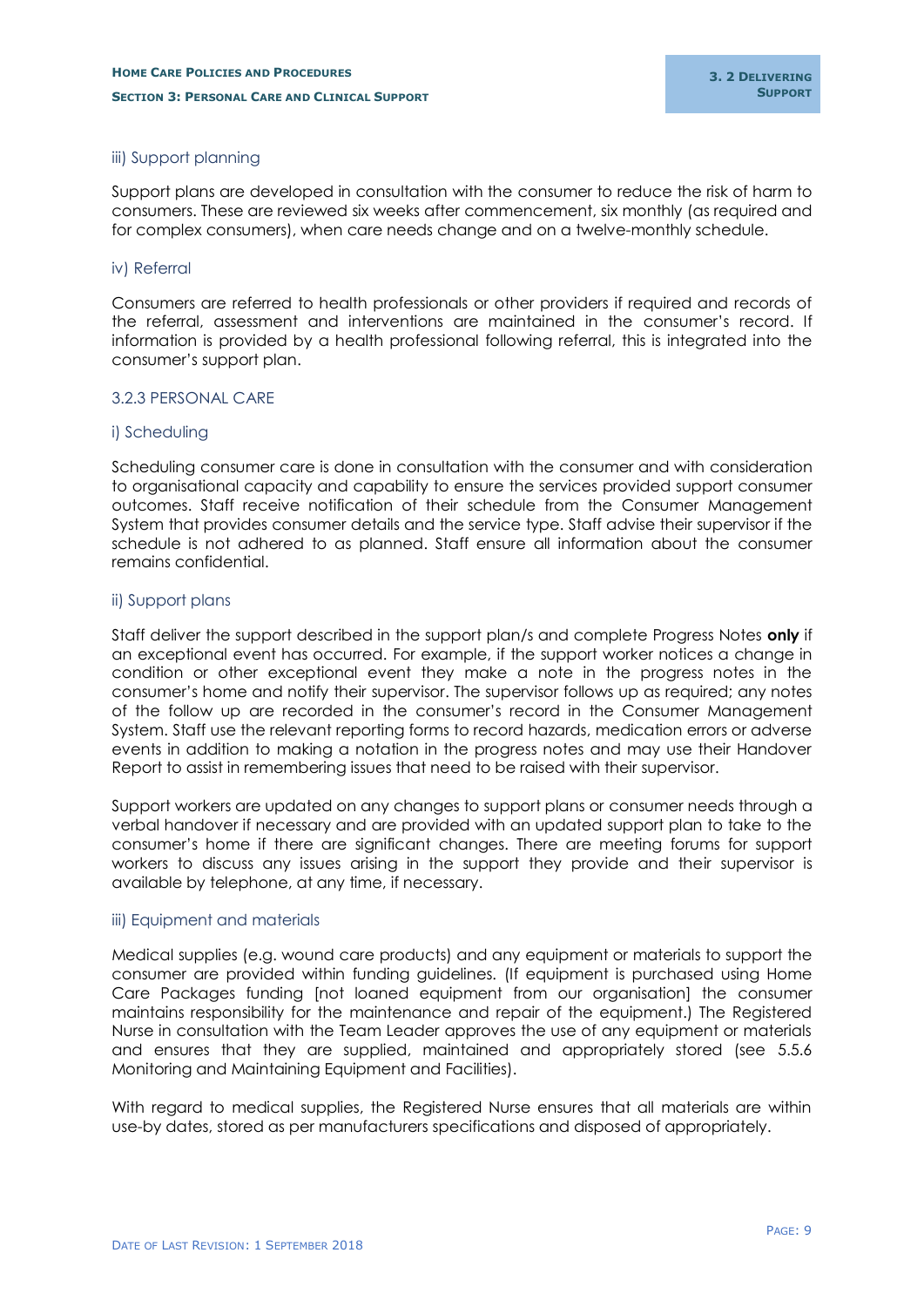Should a consumer request medical or independent living support equipment (such as mobility aids, chairs, pressure relieving equipment) a referral is made to an Occupational Therapist to advise and support the equipment recommendation, use and monitoring.

## <span id="page-11-0"></span>3.2.4 CLINICAL SUPPORT

Clinical support is provided by the Registered Nurse working within their scope of practice. This can include all types of nursing care and support such as clinical assessment and care planning, wound care, continence management, behaviour management supports and health promotion activities including consumer education. Clinical procedures are detailed in the evidence-based Nursing Procedures Manual.

A range of support plans are used:

- A Support Plan for consumers with non-complex support needs
- A Complex Care Support Plan for complex needs consumers (usually consumers receiving clinical care in their home care package). NOTE: A Support Plan is also completed for these consumers if other services such as transport, day centre or meals are provided. This ensures all supports are clearly identified.
- A Specific Care Plan that can be used to address specific needs (or support needs for a short period of time), such as wound care requirements, complex catheter care or behaviour support strategies.
- A Medication Plan is completed if Support Workers are providing medication support.

If support is required every day, arrangements for public holidays and weekends are included in the support plan.

The Registered Nurse ensures that Support Workers have the appropriate skills (including competency assessment if required) to aid consumers requiring clinical support and orientates the Support Workers allocated to provide support to these consumers prior to them providing support. In addition, the Registered Nurse supervises and reviews the care and support provided by support workers to ensure care outcomes are being met.

## <span id="page-11-1"></span>3.2.5 DOCUMENTING ADVANCE CARE PLANNING

Consumers are supported to complete an advance care and end of life plan if they wish to (see 2.3.5 Service Commencement and Assessment /viii) Advance health directives). The support plan contains reference to the presence of an Advance Care Plan (and associated end of life plan) and a copy is kept with the support plan for staff to reference as required. Information on advance care planning wishes are provided when the consumer is referred to other agencies or health professionals with the consumer's permission.

#### <span id="page-11-2"></span>3.2.6 MONITORING HEALTH AND WELLBEING IN NATURAL DISASTERS

Staff ensure they monitor the health and wellbeing of consumers during their visits. This includes monitoring for changes in the consumer and being aware of the impacts of hot and cold weather on consumers and the risks associated with bushfires.

## <span id="page-11-3"></span>i) Cold weather support

If the weather is cold, staff ensure:

. The consumer has adequate clothing and heating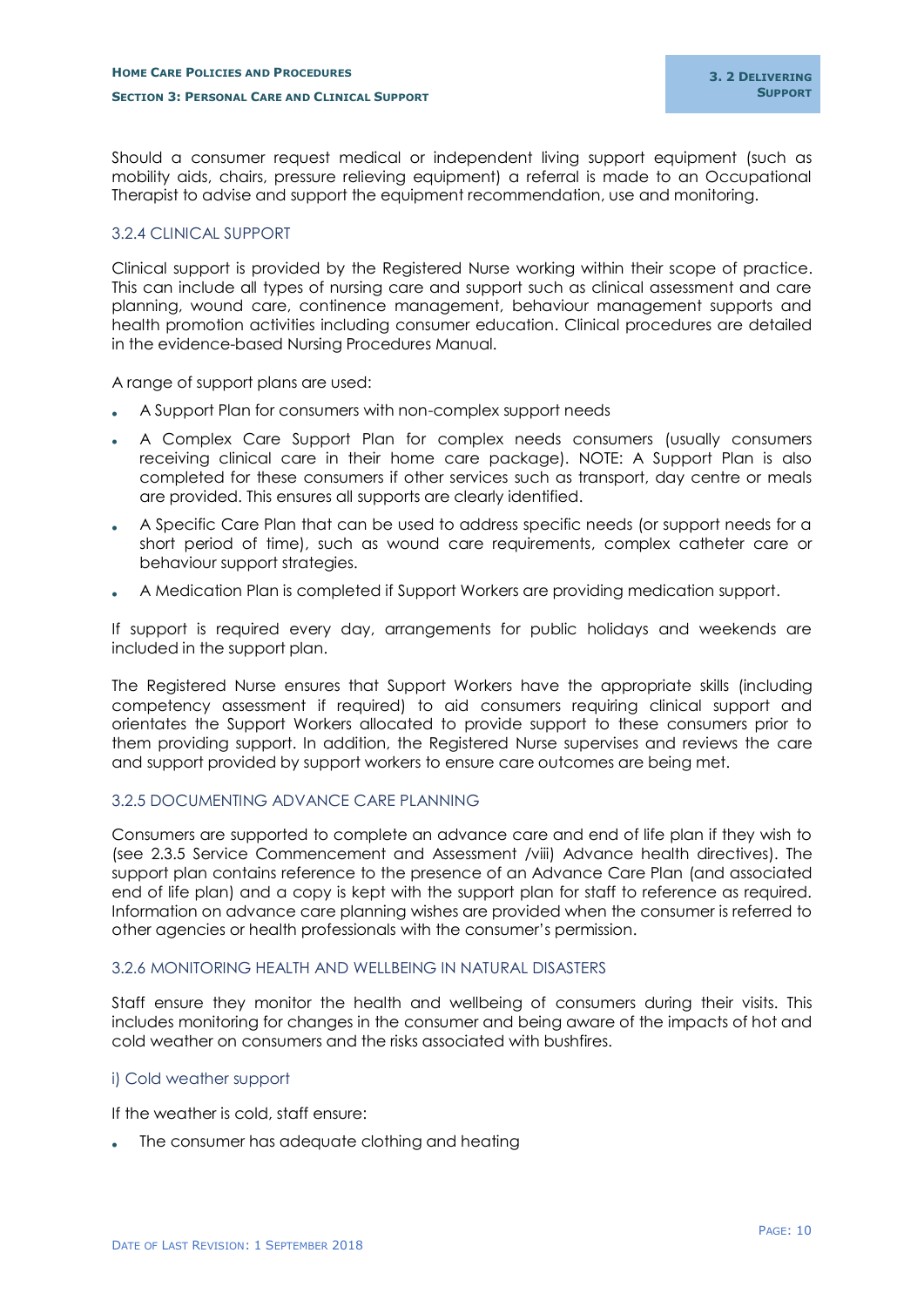- Windows and doors are sealed appropriately, whilst ensuring ventilation for heating as appropriate
- There is adequate food and drinks available in the home.

Staff are provided with the following information from the Department of Health Heatwave Checklist and ensure:

#### <span id="page-12-0"></span>ii) Before a heatwave

- Assess which consumers are at risk who has limited capacity to keep cool; or which homes are prone to being hot
- Check cooling systems in consumer's homes are adequate and working effectively
- Ask relatives and friends to ensure consumers are cool and comfortable and appropriately dressed on hot days
- Offer extra support to consumers where family and friends are not available to help
- Provide contact details of your consumers to the local emergency services, where appropriate.

## <span id="page-12-1"></span>iii) During a heatwave

- Continue to deliver care source additional staff or volunteers if required
- Be aware consumers may be at particular risk following high overnight temperatures
- Keep curtains and blinds closed in consumers' homes to reduce excess heat
- Make small amounts of fluids readily available to consumers
- Provide alternative forms of fluid, and discourage alcoholic or caffeinated beverages
- Encourage consumers to eat frequent small meals
- Encourage consumers to wear loose fitting clothing, use sunscreen and keep skin covered when exposed to direct sunlight
- Encourage consumers to seek shade when outside, and to avoid going out between 11 am and 3 pm
- Offer additional tepid showers or sponging
- Look for signs of heat stress, such as nausea, and changes in appearance including red, pale or severely dry skin
- Ask for a clinical assessment if consumers show any signs of deterioration.

#### <span id="page-12-2"></span>iv) Personal emergency planning for consumers and vulnerable consumers

We encourage and support consumers and their families to develop a personal emergency plan that details what they will do in an emergency such as bushfire, flood, power outage etc.

Vulnerable consumers (those living in the community who are frail and/or cognitively impaired and unable to comprehend warnings and directions and/or respond in an emergency situation) are identified and we discuss emergency planning with them and/or their families and ensure a personal emergency plan is developed. Should an emergency event, such as a bushfire or flood occur in the area, we ensure we contact the vulnerable consumers and provide support to them such as visiting the consumer (if safe to do so), providing transport, contacting family or alerting emergency services.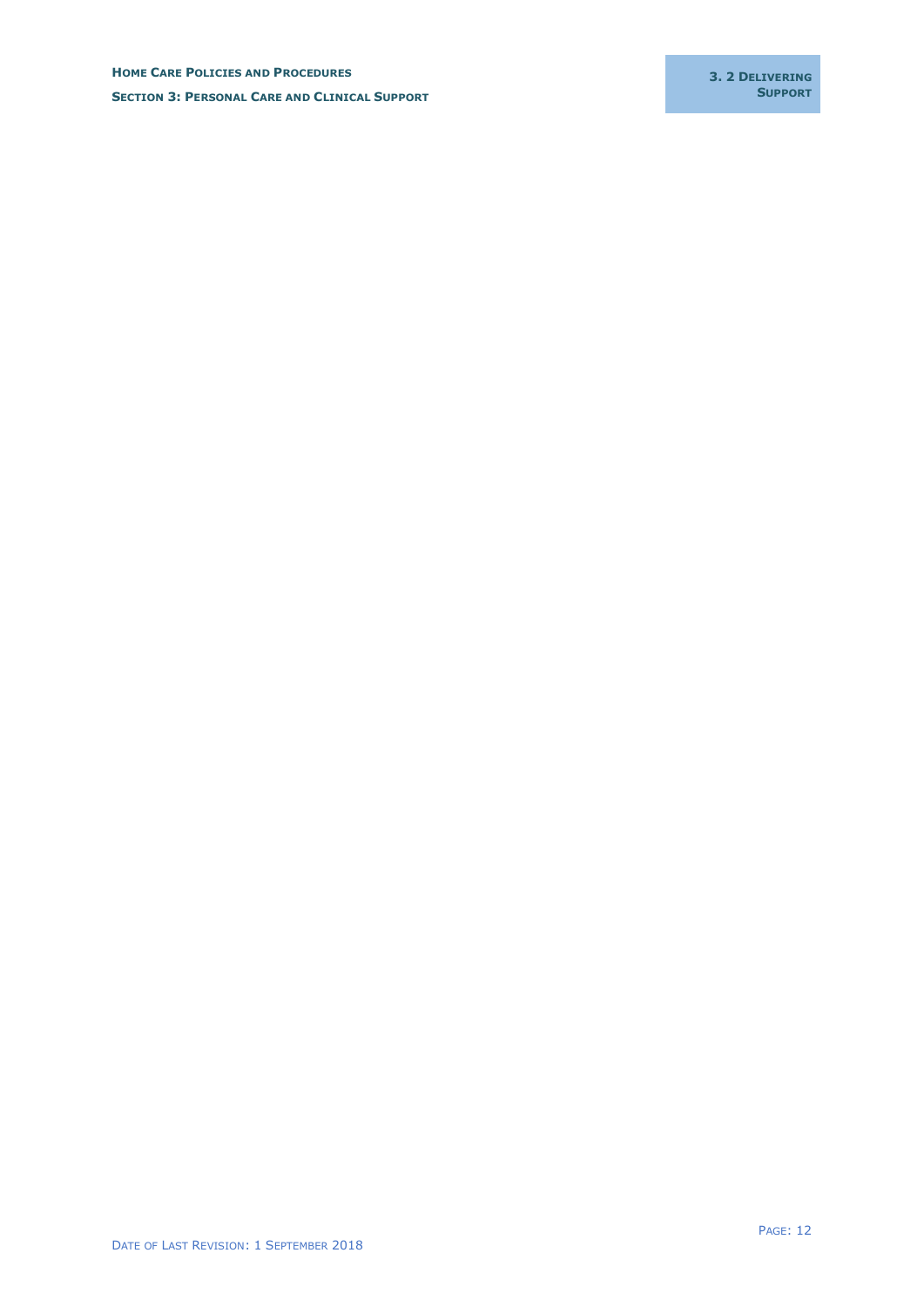#### <span id="page-14-0"></span>3.3 MEDICATION MANAGEMENT

#### <span id="page-14-1"></span>3.3.1 OVERVIEW

Victoria Daily Regional Council Home Care promotes the safe and effective use of medications for all consumers in line with current legislation and guidelines. Medication management can be provided to consumers by the Registered Nurse or Support Workers. The Registered Nurse is bound to follow professional guidelines<sup>5</sup> in the delivery of medications. Support Workers can only provide medication management support if they have been deemed competent to do so. Consumers are encouraged to remain independent in the management of their medications.

This Policy is developed in line with the Australian Nursing and Midwifery Federation Nursing Guidelines: Management of Medicines in Aged Care 2013, Department of Health and Ageing Guiding Principles for Medication Management in Residential Aged Care Facilities 2012 and Australian Pharmaceutical Advisory Council Guiding Principles for Medication Management in the Community 2012.

The legislation guiding medication management in WA is the Medicines and Poisons Act 2014 and Medicines and Poisons Regulations 2016; however, this legislation does not define the roles of support workers in medication management.

Each consumer is assessed to understand what medication supports they require to ensure safe and correct medication processes.

#### <span id="page-14-2"></span>3.3.2 GUIDING PRINCIPLES

The following guiding principles apply:

#### <span id="page-14-3"></span>i) Medication advice

The Registered Nurse seeks advice from relevant health professionals as required.

#### <span id="page-14-4"></span>ii) Information resources

- The Registered Nurse has access to information about medications through Product Information and Consumer Medicines Information (CMI).
- Information for consumers is sought from the dispensing pharmacist and prescribing doctor when requested by the consumer/representative and verbal information regarding medication is provided by nursing staff when requested and in line with each individual nurse's scope of practice.
- Policies and procedures guide staff in understanding the legislative and regulatory and safe practice requirements related to medication management.
- Staff are provided with education and training in medication management applicable to their role.
- Information regarding changes to medications is sought from consumer referrers (e.g. after transfer from an acute hospital or assessment by medical specialists) to ensure continuity of medication.

-

<sup>5</sup> Australian Nursing and Midwifery Federation Nursing Guidelines: Management of Medicines in Aged Care 2013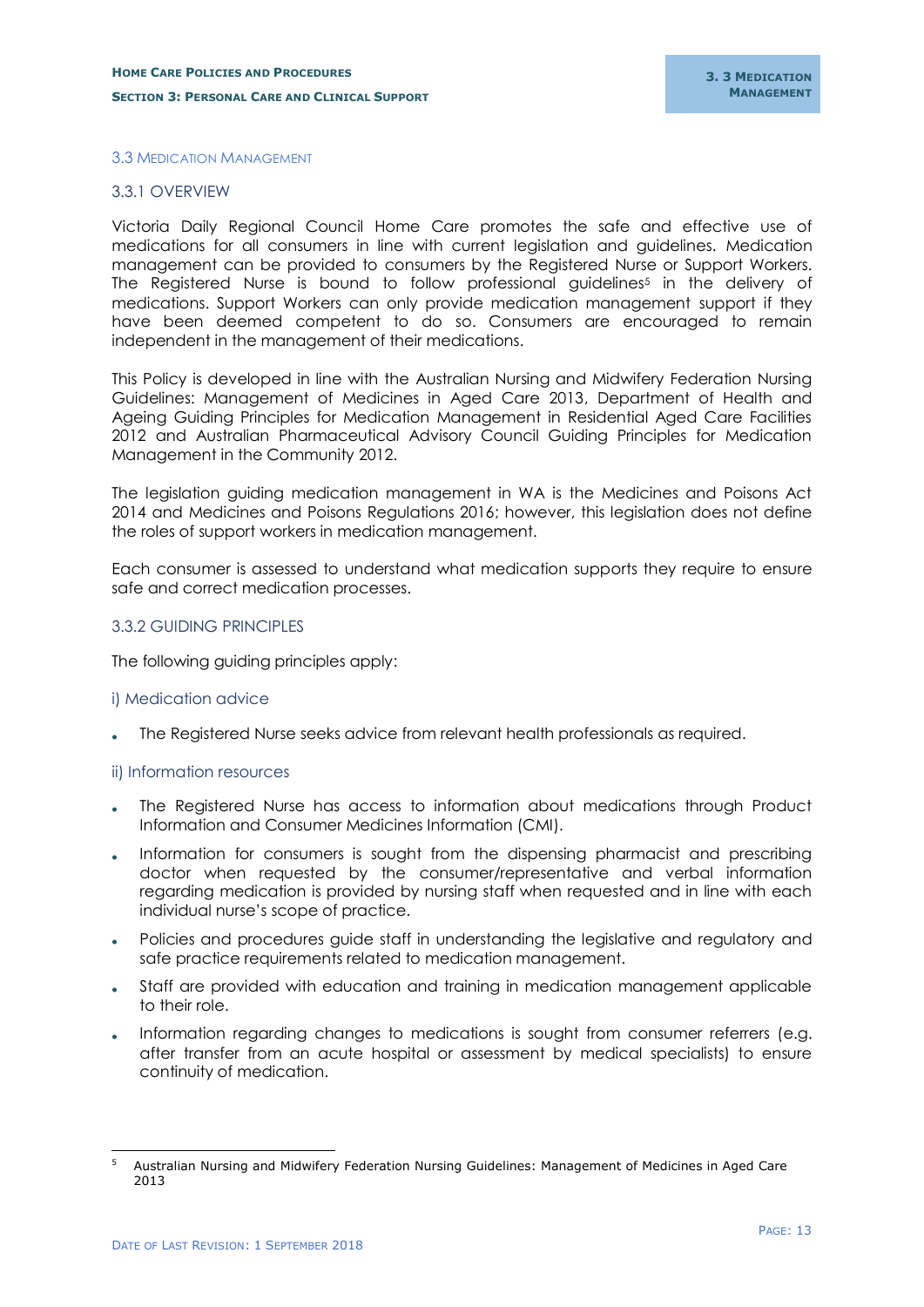#### <span id="page-15-0"></span>iii) Medication selection

- Consumers are consulted regarding their medications and consent is sought to provide medication support from consumers/representatives as relevant.
- Consumers are required to give full and detailed information about their medications to promote safe medication use and management.
- Consumers have the right to select non-prescription, complementary or alternative medicines; however, our staff will only provide support with medications if a doctor provides guidance and instruction of administration of such medicines. Consumers are advised to inform their doctor of any non-prescription, complementary or alternative medicines they are taking. Pharmacists are encouraged to include any non-prescription, complementary or alternative medicines in the information provided.
- Staff will provide medication management support, with the consent of the consumer, on medicines prescribed by a doctor within their scope of practice and prescribing authority.
- Consumer oral tablet medication is only dispensed if stored in a medication aid (such as a blister pack dispensed by a pharmacist), as they are considered to minimise potential errors.
- Where medication is not suitable for a medication aid (e.g. liquid, eye drops eardrops, ointment, cream etc.) the Support Workers provide support as defined in the medication type competency documents:
	- o Oral medications
	- o Applying a topical preparation
	- o Eye drops/ointments
	- o Inhaled medications
	- o Nebulised medications
	- o Transdermal patches
	- o Liquid medications.
- Nurse-initiated medications are not provided to consumers.
- We do not support consumers with cytotoxic or chemotherapeutic agents of any type (e.g. cream, injection).
- Consumers are encouraged to self-medicate when deemed to be cognitively and physically able to do so by their doctor or health professional.

#### <span id="page-15-1"></span>iv) Medication documentation

- Each consumer has a record of medications provided by the dispensing pharmacist, based on the prescription provided by the doctor or nurse practitioner.
- Each time a medication is provided to a consumer the medication administration is documented by the staff person responsible including if medications are refused, omitted or self-administered by the consumer.
- A support plan (with consumer identifying information) is documented for each consumer that details if medication support or medication administration is required.
- Support workers providing medication administration must refer to the Medication Order form for instructions and sign the medication signing sheet once the medication is administered.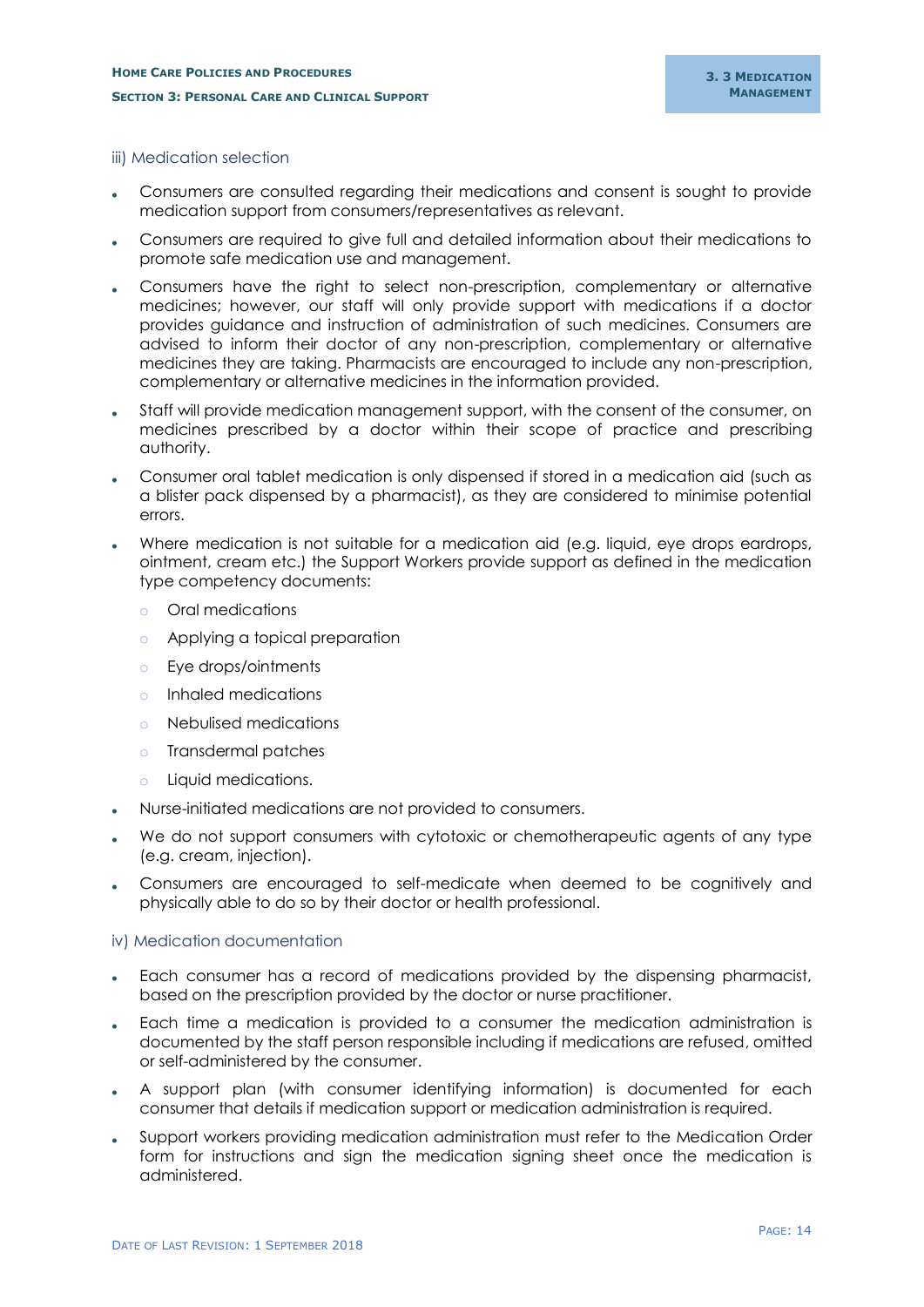## **HOME CARE POLICIES AND PROCEDURES SECTION 3: PERSONAL CARE AND CLINICAL SUPPORT**

Consumers who self-medicate retain all responsibility for their medications.

## <span id="page-16-0"></span>v) Monitoring and review of medications

- The consumer is encouraged to see their doctor regularly to review medications and provide any updated medication information to staff.
- Support workers competent in medication administration/support report any issues regarding medication management to their supervisor who will review medication practices and take appropriate action.
- The Registered Nurse/Coordinator ensures that all consumer's medications are reviewed by the doctor annually and when a consumer's needs change.

## <span id="page-16-1"></span>vi) Continuity of medicines supply

 Staff support the consumer to ensure that there are adequate supplies of medications they are responsible for administering or managing through liaison with the consumer, representative, doctor and pharmacist.

#### <span id="page-16-2"></span>vii) Stock supply

We do not have a stock supply of medicines to provide to consumers.

#### <span id="page-16-3"></span>viii) Medication storage

- Medicines are stored as per manufacturer's instructions with regard to light, temperature and discard dates.
- All medications are clearly marked with the consumer's name, allergies (if any) and administration instructions.
- All prescribed creams and lotions, eye preparations, and ear preparations are marked with an opening date and discarded as per manufacturer's instructions.
- Dose administration aids (e.g. blister packs) are used to store oral medications provided by support workers.
- PRN (when required not on a regular schedule) medications are not provided by our staff.
- Medicines are securely stored where they cannot be accessed by children or other vulnerable persons to ensure the safety and security of medication use. Consumers who are at risk of self-medicating inappropriately have their medications stored in a locked box or drawer accessible to staff.
- Refrigerated medications are stored in a refrigerator compartment that is separate from food products.

#### <span id="page-16-4"></span>ix) Medication disposal

 Consumers are encouraged to return unwanted, ceased or expired medicines to their pharmacy for disposal.

#### <span id="page-16-5"></span>x) Self administration of medications

 Consumers are encouraged to self-administer medications after consultation with their doctor.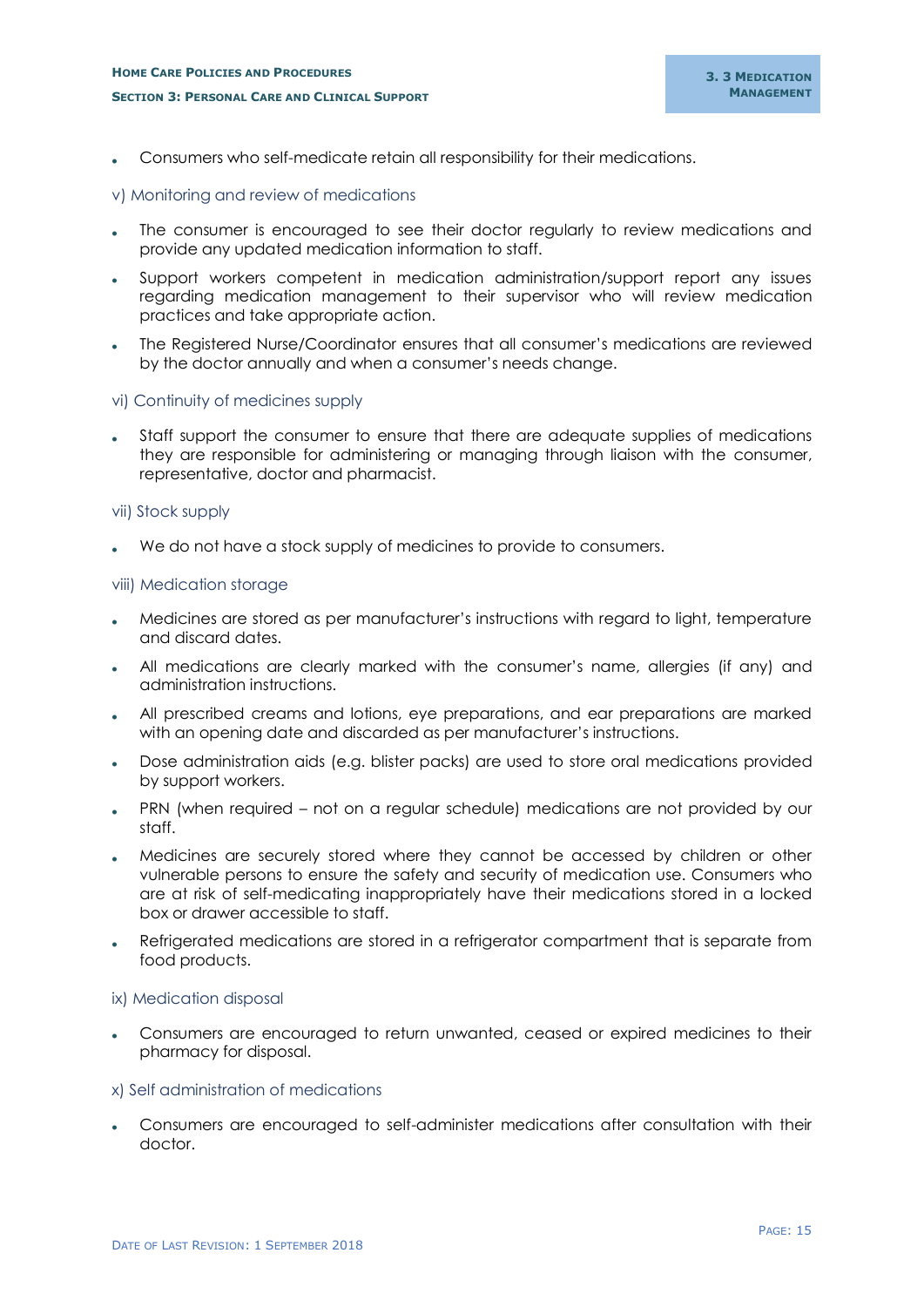Support workers report any medication issues related to consumer self-administration, such as missed doses, storage security concerns or other observed issues with the selfadministration of medications to their supervisor and complete a medication error report.

## <span id="page-17-0"></span>xi) Administration of medicines by staff

- Nurses responsible for medication administration must hold relevant nursing qualifications, an understanding of their role and responsibilities and experience in the administration of medications. Nurses must work within their scope of practice at all times.
- Carers/support workers who have received theoretical and practical competency training can provide medication support and administer medications within the limits of their knowledge and skills. Each medicine type (e.g. eye preparations, inhalations, topical applications) competency is assessed.
- The six rights of medication administration are always used by staff: right person, right medicine, right dose, right time, right route, and right documentation.
- Verbal orders are not taken by any staff.
- Personal protective equipment (e.g. gloves for topical applications) is worn as necessary.
- Medication management practices are internally audited annually in home care environments by the Registered Nurse.
- All staff are trained in the use of the medication incident reporting system and are supported to evaluate, improve and monitor the medication procedures.
- Medication incidents are discussed at Clinical Governance meetings and team meetings to review and improve practices.

## <span id="page-17-1"></span>xii) Alteration of oral dose forms

- Wherever possible, oral dose forms should not be altered.
- Advice is sought from the pharmacist regarding any medicines that should not be crushed or chewed, or need to be altered prior to administration (eg dispersible preparations) and documented guidance is provided by the pharmacist (and included in our documentation by the Registered Nurse) for staff to follow.
- If medicines are crushed, care is taken to reduce the risk of cross contamination between various consumers' medications. The pharmacist also provides guidance on the most suitable medium to delivering crushed medications (e.g. pureed fruit, puddings etc.) with consideration to the palatability and interactions with medications. The Registered Nurse includes this information in the support plan.
- Medications are never concealed in food or beverages or left for administration by other staff, consumers/representatives or other persons.

#### <span id="page-17-2"></span>xiii) Evaluation of medication management

- The Registered Nurse strategically reviews medication management processes at least annually.
- The Registered Nurse reviews, monitors, implements corrective actions, organises education and support following medication incidents.
- The internal audit process ensures annual review of medication practices.
- Staff are informed of medication incidents and issues to foster improvement processes and reduce medication errors.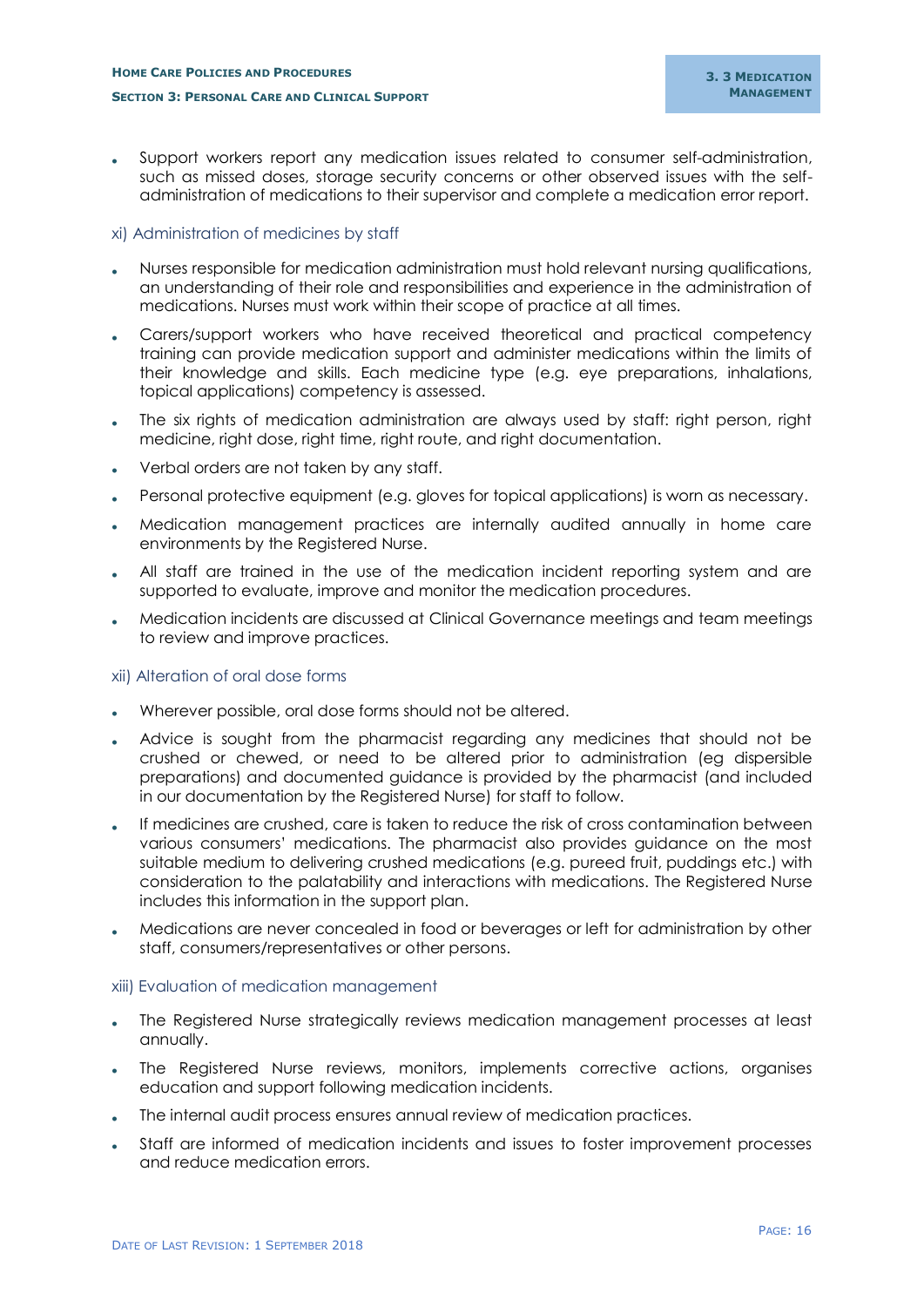## <span id="page-18-0"></span>3.3.3 DEFINITIONS

**Medication reconciliation:** process of creating an accurate list of medications the consumer is taking through verification (collecting an accurate medication history), clarification (ensuring the medications and doses are appropriate) and reconciliation (ensuring all medications are correct as prescribed by the medical practitioner and dispensed by the pharmacist). The Registered Nurse conducts medication reconciliation for all consumers.

**Medication Support** is prompting or assisting the consumer with self-medication. It involves reminding or prompting the consumer to take medication, assisting with opening medication containers (such as blister packs) for consumers and other assistance not involving medication administration.

**Medication Administration** is the actual giving of medications and involves the storing of medicines, opening of the container, removing the prescribed dosage (from approved container), giving the medication as per instructions and ensuring that the medication has been taken.

The main difference between medication support and medication administration is who is taking responsibility for ensuring that medications are taken; with medication support the consumer is self-medicating with support and with medication administration, the Support Worker or Registered Nurse is taking steps and responsibility to ensure that the medication is taken.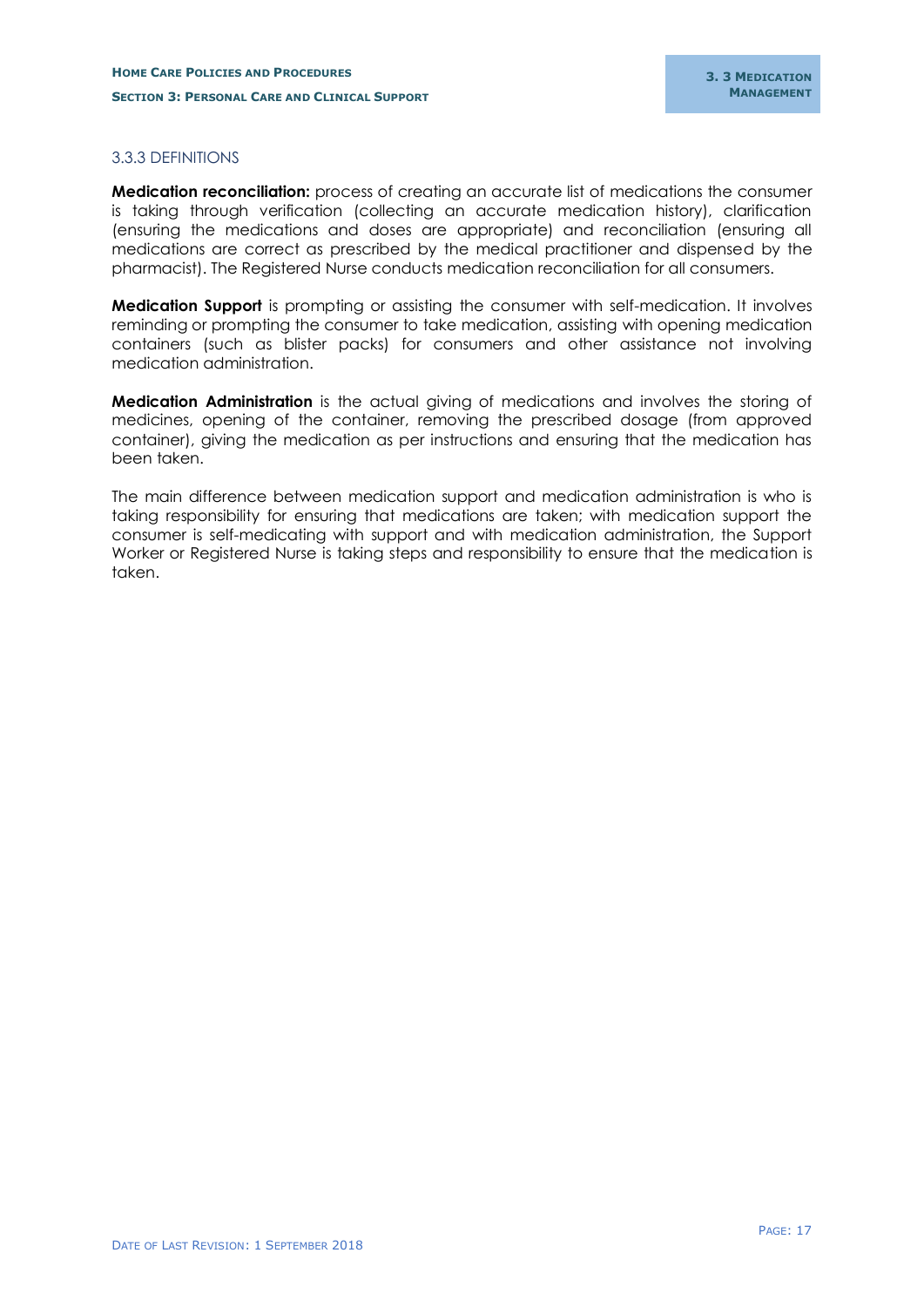## <span id="page-19-0"></span>3.3.4 REGISTERED NURSE RESPONSIBILITIES

Registered Nurses are able to administer medications (prescribed and non-prescribed) as per their scope of practice and in line with the requirements of the Medicines and Poisons Act 2014 and Medicines and Poisons Regulations 2016. The Registered Nurse is responsible for supporting consumers associated with clinical care related home care packages with their medications in the following ways:

- **1.** Ensuring their own competency to provide medication support
- **2.** Assessing the need for medication support for clinical care associated consumer
- **3.** Identifying the type of medications currently taken by the consumer, conducting medication reconciliation and conferring with the medical practitioner as required
- **4.** Liaising with the doctor and/or pharmacist as required
- **5.** Developing a medication plan for the consumer and identifying who will provide the medication support [this may include medication support by the Support Workers (blister packed medications and those Support Workers are competent to support the consumer with) or the Registered Nurse (other medications such as suppositories, insulin injections etc)
- **6.** Reviewing medication support associated with clinical care home care packages during reassessment
- **7.** Ensuring the competency and supervision of Support Workers to provide medication support by providing medication support training and competency assessment
- **8.** Conducts annual audits of medication management and reports to the Clinical Governance Meeting.

The Registered Nurse is responsible to our organisation in relation to medication support in the following ways:

- **1.** Providing clinical advice and input into policy and procedures
- **2.** Participating in the review of Medication Error Reports
- **3.** Participating in the Clinical Governance Meeting to inform improvements and policy/procedures relating to medication management.

## <span id="page-19-1"></span>3.3.5 TEAM LEADER RESPONSIBILITIES

The Team Leaders are responsible for medication support by:

- **1.** Reviewing the assessed need for medication support for consumers (self administration is encouraged and supported through medication support aids such as blister packs)
- **2.** Liaising with the doctor, pharmacist and registered nurse as required
- **3.** Developing a medication plan for the consumer and identifying who will provide the medication support [this may include medication support by the Support Workers (blister packed medications and those Support Workers are competent to support the consumer with) or the Registered Nurse (other medications such as suppositories, insulin injections etc)
- **4.** Reviewing consumers medication support during reassessment in consultation with the registered nurse
- **5.** Managing the follow up and implementation of improvements identified through the medication error reporting process.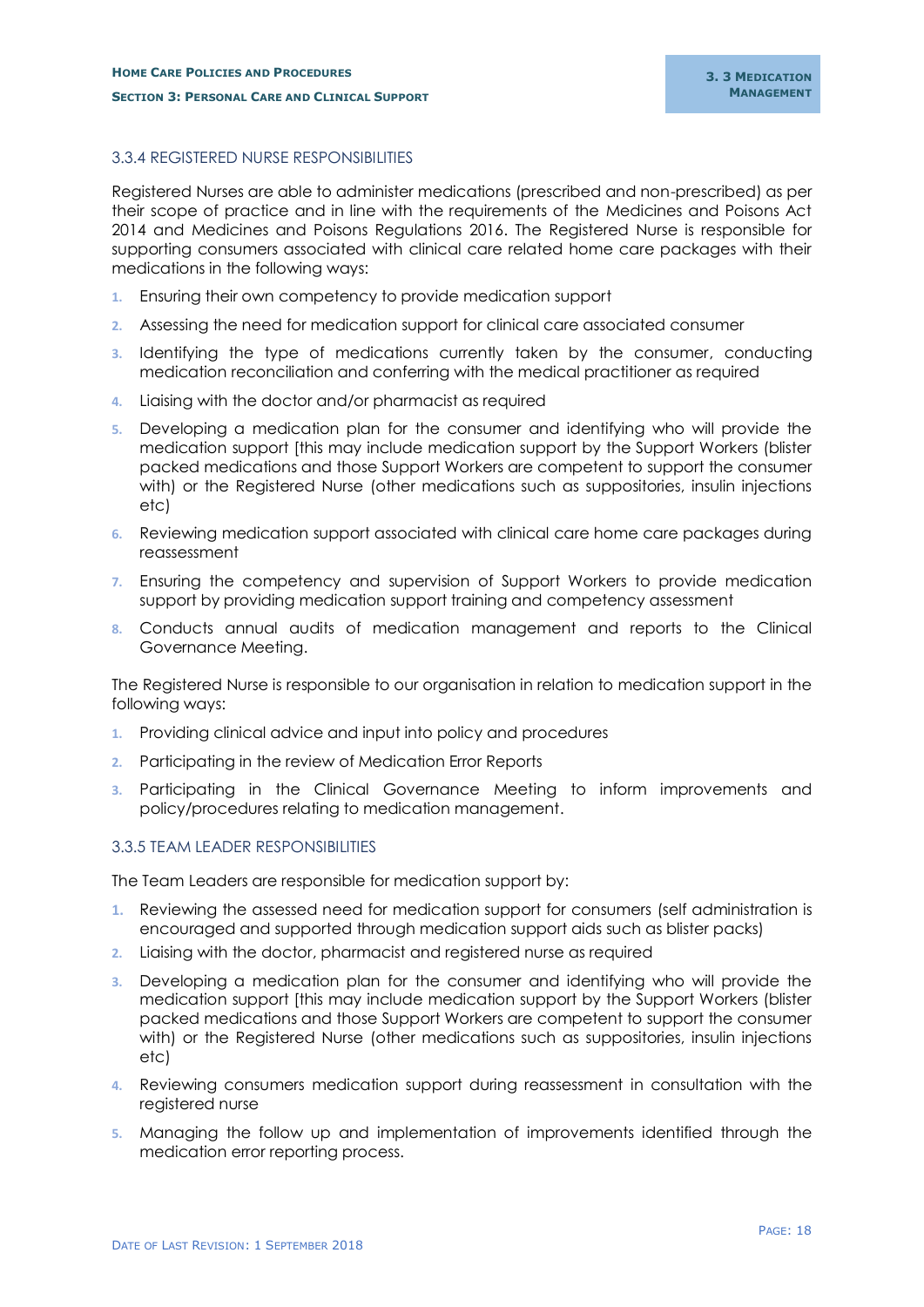## <span id="page-20-0"></span>3.3.6 SUPPORT WORKER RESPONSIBILITIES

The Support Workers are responsible for medication support by:

- **1.** Never being involved in the management and/or administration of consumer medication, beyond their skills and training
- **2.** Ensuring that they are competent to provide medication support and refresh their competency every 12 months
- **3.** Being adequately trained by attending organisation endorsed medication training, assessed as competent by the Registered Nurse and feeling confident in performing the consumer medication assistance required of them
- **4.** Being adequately trained to identify potential adverse effects medication may have on the consumer (within their knowledge and skill)
- **5.** Liaising with the Team Leader/registered nurse regarding medication support as required
- **6.** Following all medication support policies and procedures
- **7.** Providing medication support as per the medication plan
- **8.** Reporting any medication errors using a Medication Error Report
- **9.** NEVER providing medication advice or information to consumers/representatives.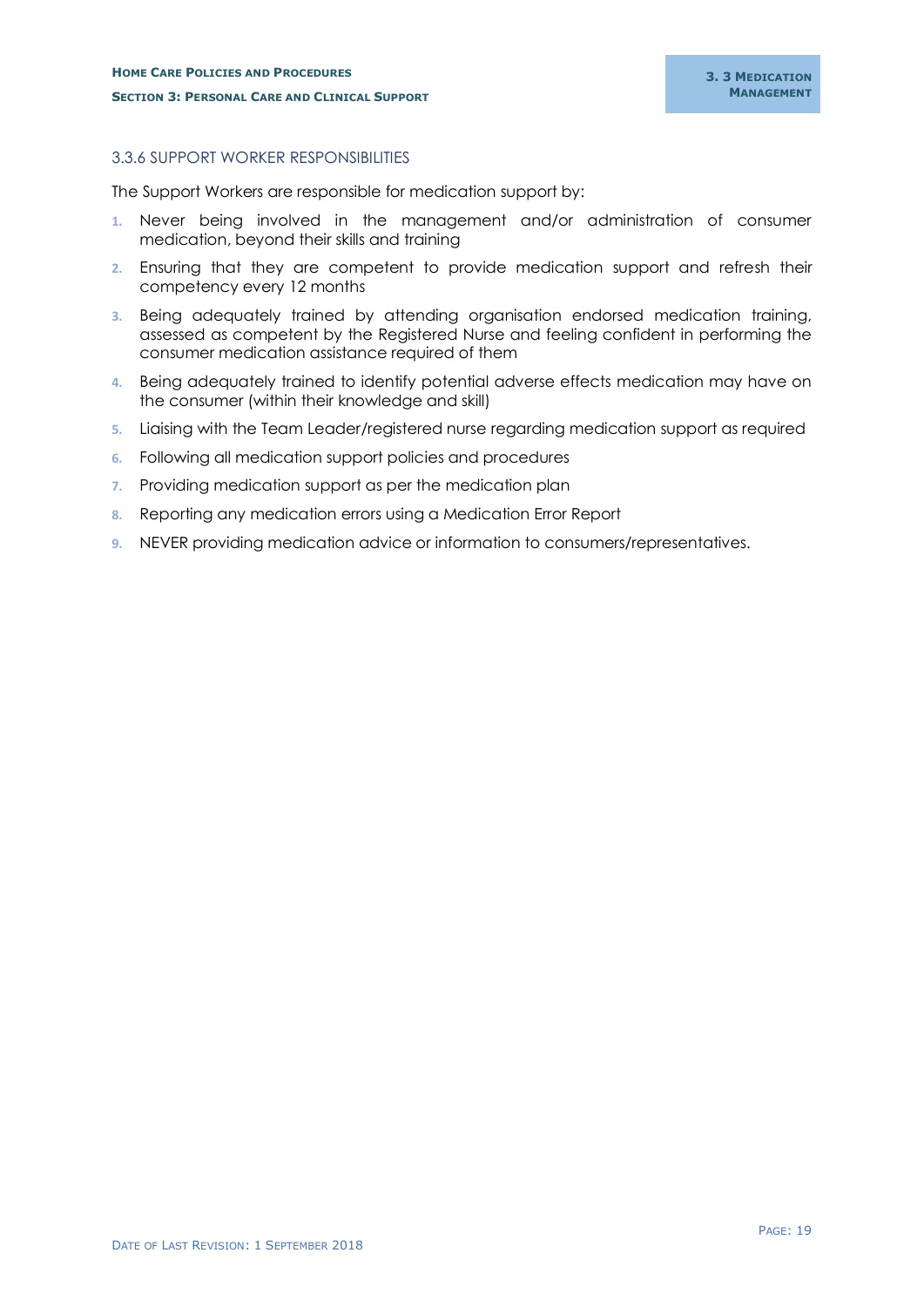## <span id="page-21-0"></span>3.3.7 MEDICATION MANAGEMENT PROCESSES

#### <span id="page-21-1"></span>i) Medication management and error flow chart

## **Medication Management and Error Flow Chart**



\* If possible, a signing sheet is requested from the Pharmacist as this provides details of the prescribed medications, administration times and an area for staff to sign. If not available a Medication Record Sheet is used.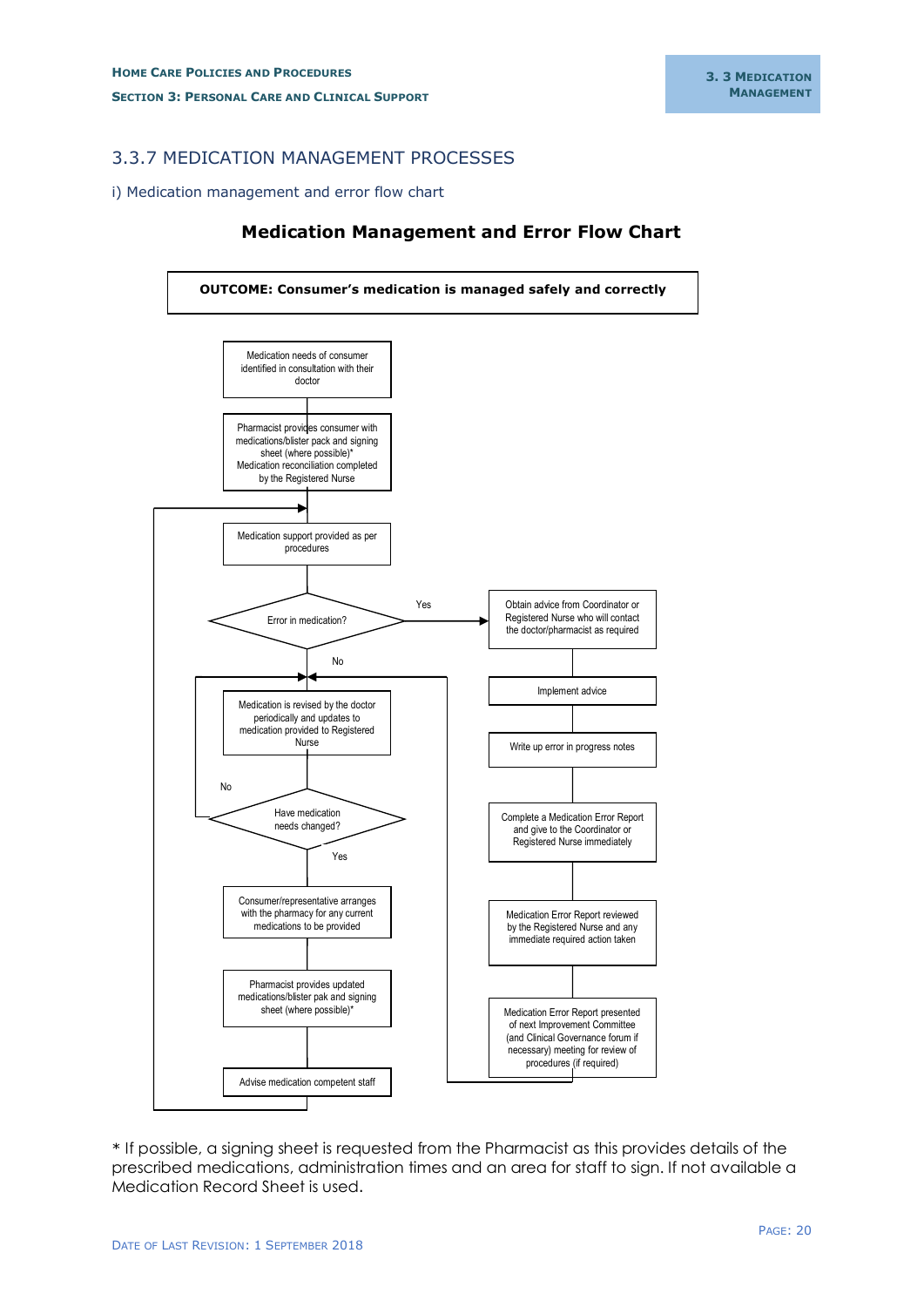## <span id="page-22-0"></span>ii) Medication support/administration process

- **1.** Attend hand hygiene
- **2.** Gather equipment
- **3.** Identify consumer
- **4.** Check medication documentation for instructions
- **5.** Ensure privacy
- **6.** Explain procedure to consumer
- **7.** Observe the 6 rights of medication management
	- o Right individual
	- o Right medication
	- o Right dose
	- o Right time
	- o Right route
	- o Right documentation
- **8.** Check the expiry date and if the medication is new write the date it was opened (for eye preparations, creams, liquids)
- **9.** Attend hand hygiene
- **10.** Ensure consumer is in appropriate position to receive medication
- **11.** Provide the medication
- **12.** Monitor the consumer for immediate side effects. Ensure consumer is comfortable
- **13.** Dispose of, or store medication as directed
- **14.** Attend hand hygiene
- **15.** Sign medication documentation using the appropriate codes as required (eg R- refused)
- **16.** If required after specified time check consumer, reposition, assist post administration.

## <span id="page-22-1"></span>3.3.8 CONSUMER MEDICATION ASSESSMENT

Where an assessment is needed to determine a consumer's capacity to participate in the management of his or her own medication we use the following procedures:

- **1.** A medical practitioner, Registered Nurse or Pharmacist, completes an assessment of the consumer's ability and
- **2.** A consumer Medication Consent Form is completed.

All consumers with capacity are encouraged to self-administer their medications. Strategies for assisting them to achieve this include the provision of blister packs, aids to open blister packs, prompting calls (telephone calls at medication administration times to prompt the consumer to take medications) and support to liaise with the medical practitioner to reduce the number and times medications are required.

Should medications require secure storage (due to a consumer accessing medications outside of the prescribed times) strategies for supporting safe storage such as a locked box are considered and implemented if deemed appropriate and detailed in the support plan.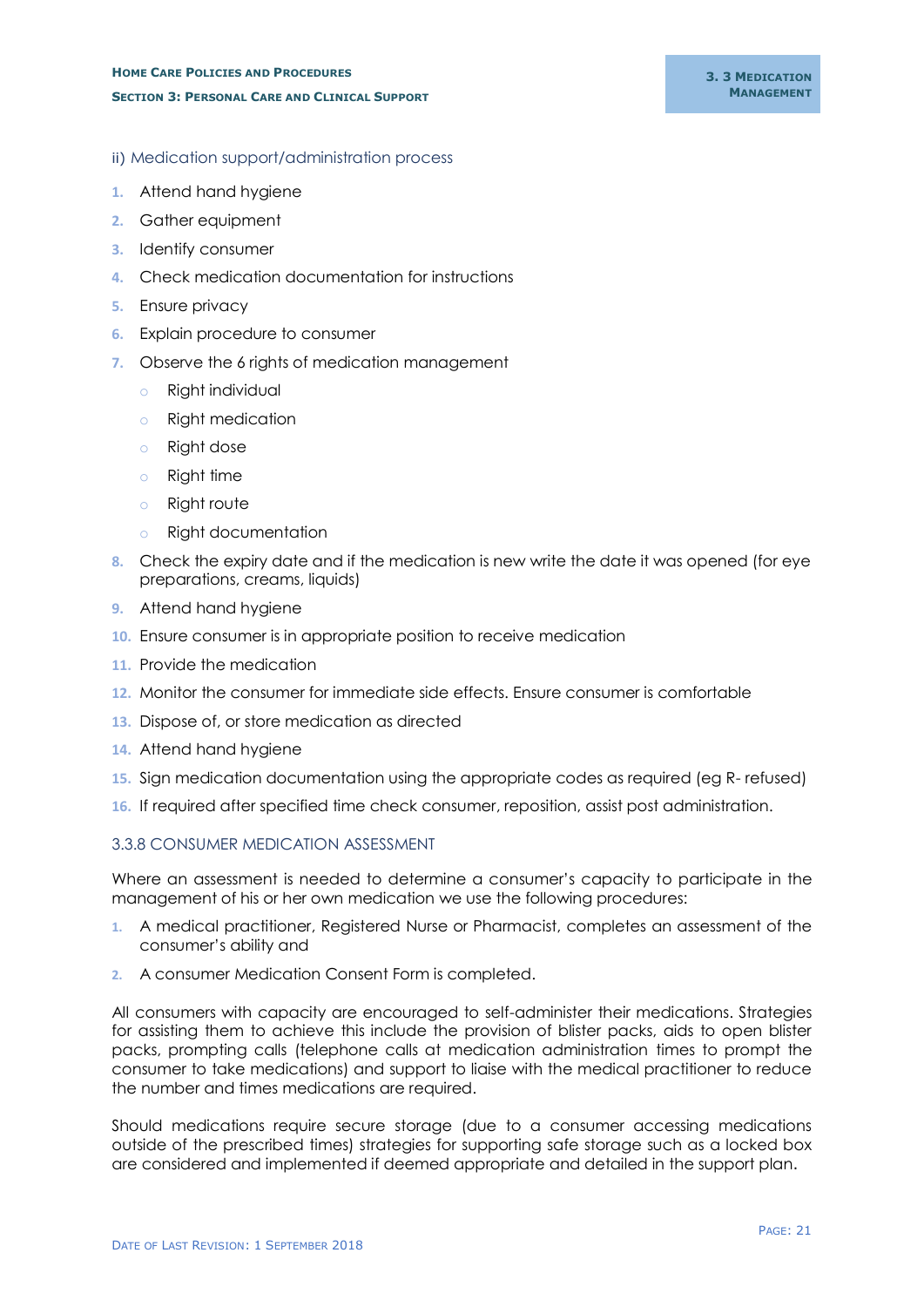We provide consumers with the NPS Medicine wise information sheet (in the Resources file) to assist them in managing their medications safely.

## <span id="page-23-0"></span>3.3.9 DOCUMENTATION REQUIREMENTS FOR THE PROVISION OF MEDICATION

#### <span id="page-23-1"></span>i) Requirements for medication support

If the consumer is having medication support, that is, the consumer is being prompted to take their medications or assisted with packaging the following is required:

- **1.** An assessment of their ability to self-medicate is completed by a health professional
- **2.** A Medication Consent Form is completed that outlines the type of medication assistance is to be provided (such as prompting for time of day or assistance with medication packaging)
- **3.** A Medication Plan that describes the type of medication, assistance to be provided by the Support Workers including type, time, dose, and route of medication for the consumer is completed by the Registered Nurse
- **4.** A Medication Record Sheet or signing sheet for Support Workers to notate 'S' for selfadministered if they have observed the consumer self-administering their medications.

#### <span id="page-23-2"></span>iii) Requirements for medication administration

If the consumer is having their medications administered, that is, the consumer is being assisted in all aspects of their medication and the Support Worker/Registered Nurse is responsible for ensuring the consumer has taken their medication, the following is required:

- **1.** An assessment of their ability to self-medicate is completed by a health professional
- **2.** A Medication Consent Form is completed that outlines the type of medication assistance is to be provided (such as prompting for time of day or assistance with medication packaging)
- **3.** A Medication Order that outlines the doctor's prescription (which may be a patient medication summary, blister pack sheet provided by the pharmacist or a Medication Order form)
- **4.** A Medication Plan is completed by the Registered Nurse that describes the type of medication, assistance to be provided by the Support Workers including type, time, dose, and route of medication for the consumer
- **5.** A Medication Record Sheet or signing sheet (provided by the Pharmacist) for Support Workers to sign for the medications they have administered.

The consumer Medication Plan includes the following:

- **1.** Consumer's name
- **2.** Medication to be given
- **3.** Dose to be administered
- **4.** Specific route
- **5.** Time/s to be given
- **6.** Specific instructions regarding the medication, e.g. to be taken with food
- **7.** Commencement date of medication
- **8.** Cessation or review date of the medication.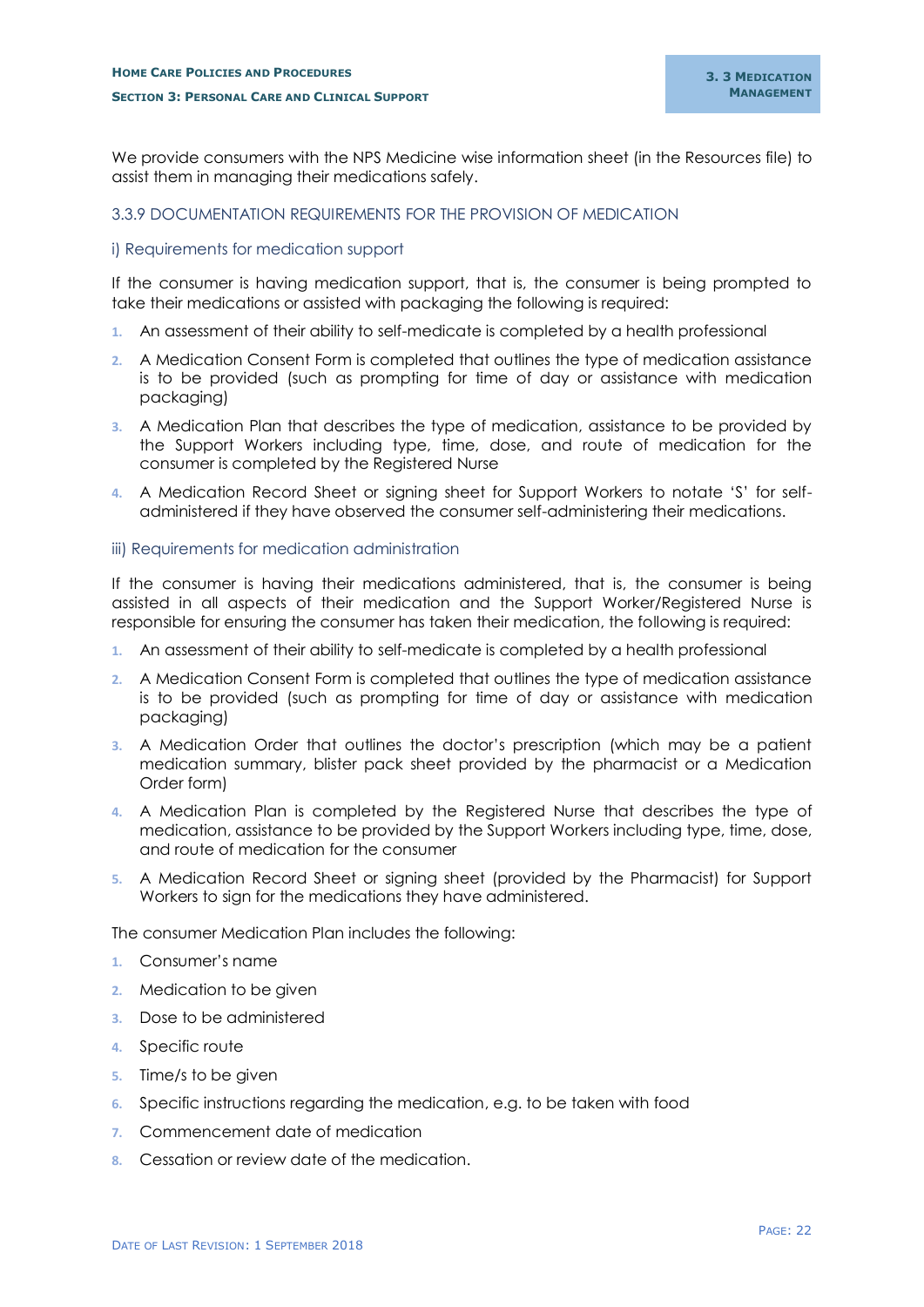## <span id="page-24-0"></span>3.3.10 LIMITS TO MEDICATION MANAGEMENT PRACTICES

The following limits to medication management practices are in place. The Registered Nurse and/or Support Workers will not:

- **1.** Receive verbal orders or act on verbal orders from a doctor or other health professional
- **2.** Give PRN (when required not on a regular schedule) medications
- **3.** Give any medications that are not authorised by a doctor and included in the Medication Plan
- **4.** Give cytotoxic or chemotherapeutic agents
- **5.** Give medications outside of the scope of their skill and competence.

In addition, support workers are not placed in a position where they have to make discretionary judgements concerning a consumer's health status when the consumer needs assistance from expert health professionals.

Examples of times when discretionary judgement may be required include:

- **1.** A consumer that needs to be monitored because of unstable health (unstable health is when a person's health is inconsistent and requires some intervention and changing of medication on a regular or ongoing basis).
- **2.** A consumer that consistently displays inappropriate behaviour, e.g. takes too much medication, refuses to take medication, takes incorrect doses or misuses medication on a regular basis.
- **3.** Professional medication instructions are unclear, out of date, omitted or open to interpretation.

In these situations, the Support Worker informs the Team Leader/Coordinator/Registered Nurse who contacts the consumer's doctor or other health professional for advice and ensure that the consumer is appropriately reviewed. The Registered Nurse can provide medication management services to complex consumers.

#### <span id="page-24-1"></span>3.3.11 MEDICATION ERRORS

In the event of an error in medication management, including an error in dosage, time, frequency or type of medication administered to or taken by a consumer, the Support Worker/Registered Nurse is to:

- **1.** Remain calm
- **2.** Acknowledge that an error has occurred
- **3.** Identify the nature of the error
- **4.** Inform the Team Leader/Coordinator/Registered Nurse who informs the General Practitioner or Pharmacist or Poisons Information Line (13 11 26) for instructions
- **5.** Follow advice provided by the General Practitioner or Pharmacist or Poisons Information Line (get this advice confirmed in writing as soon as possible after the event and include it as part of the Medication Error Report)
- **6.** In accordance with the General Practitioner or Pharmacist or Poisons Information Line instructions, observe the consumer for changes in behaviour or wellbeing as a result of the error and report these to the General Practitioner as advised
- **7.** Call an ambulance if the consumer is in distress or showing signs as described by the General Practitioner or Pharmacist or Poisons Information Line requiring hospitalisation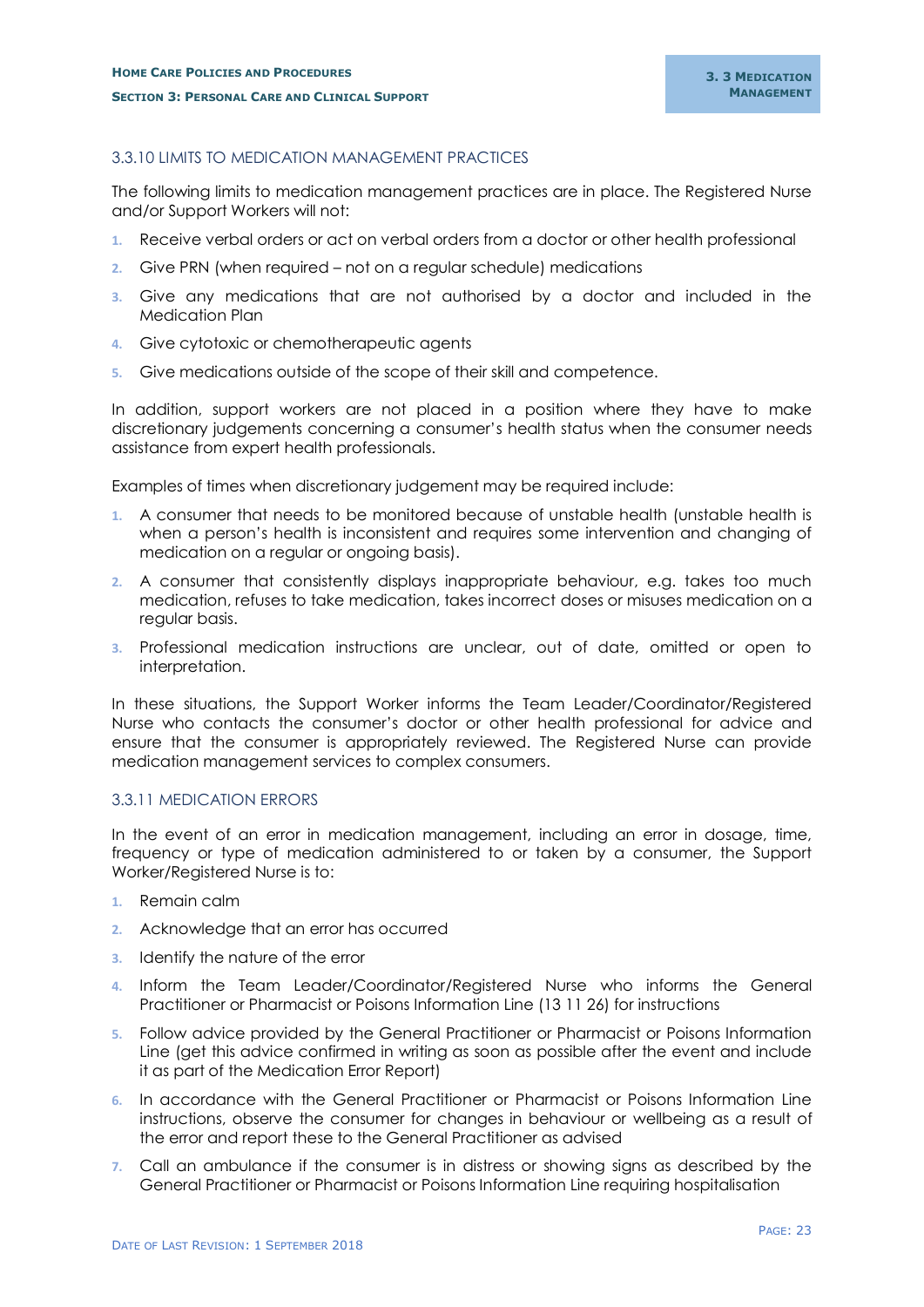- **8.** Record the incident on a Medication Error Report and provide this to the Team Leader/Coordinator/Registered Nurse.
- **9.** The Medication Error Report is processed as per 8.9.6 Continuous Improvement Forms/ vi) Medication error report.

## <span id="page-25-0"></span>3.3.12 POLICY REVIEW

This policy is reviewed by the Registered Nurse/Coordinator at least every twelve months to identify any required improvements and implements any improvements to the process. This policy reviews contributes to our clinical governance oversight of organisational practices.

## <span id="page-25-1"></span>3.3.13 CATEGORIES OF MEDICATION

Medications are classified as either first category or second category medications. Support Workers may assist consumers with second category medications as specified in Table 3.3.1: Categories of Medication.

#### *Table 3.3.1: Categories of Medication*

| <b>First Category Medication</b>                                                                                                                                                                                                                                                                                  | <b>Second Category Medication</b>                                                                                                                                                                                         |  |  |  |
|-------------------------------------------------------------------------------------------------------------------------------------------------------------------------------------------------------------------------------------------------------------------------------------------------------------------|---------------------------------------------------------------------------------------------------------------------------------------------------------------------------------------------------------------------------|--|--|--|
| (Health Professionals only) Support Workers are not to<br>provide support to consumers with this medication. The<br>Registered Nurse can give medicines in this category<br>that she is competent to give.                                                                                                        | (Special skills/training required) Support Workers may<br>assist consumers with this medication after receiving<br>approved competency-based training and<br>competency assessment that is updated on an annual<br>basis. |  |  |  |
|                                                                                                                                                                                                                                                                                                                   | Scheduled 8 medications if in medication aid.                                                                                                                                                                             |  |  |  |
|                                                                                                                                                                                                                                                                                                                   | Tablets, Patches and Wafers.                                                                                                                                                                                              |  |  |  |
|                                                                                                                                                                                                                                                                                                                   | Eye drops; Ear drops; Nose drops and Sprays.                                                                                                                                                                              |  |  |  |
|                                                                                                                                                                                                                                                                                                                   | Topical, rectal and vaginal preparations (eg creams<br>and ointments)                                                                                                                                                     |  |  |  |
|                                                                                                                                                                                                                                                                                                                   | Enemas, pessaries and suppositories                                                                                                                                                                                       |  |  |  |
| Any medications that are to be nebulised that have not<br>been dispensed and prepared by a pharmacist into unit<br>doses.                                                                                                                                                                                         | Any medications that are to be nebulised that have<br>been dispensed and prepared by a pharmacist into unit<br>doses. Metered dose inhalers that have been dispensed<br>by a pharmacist.                                  |  |  |  |
| Medicines given via feeding tubes (eg gastrostomy,<br>jejunostomy) that have not been dispensed and<br>prepared by a pharmacist into unit doses.                                                                                                                                                                  | Medicines given via feeding tubes (eg gastrostomy,<br>jejunostomy) that have been dispensed and prepared<br>by a pharmacist into unit doses.                                                                              |  |  |  |
| Medications given by the following routes:<br><b>Medical Practitioner Only:</b><br>Intrathecal (into the spinal cord area)<br>Intraperitoneal (into peritoneum/ abdominal cavity)<br>Intraventricular (into ventricles of brain)<br>Epidural<br>Registered Nurse:<br>Intravenous<br>Intramuscular<br>Subcutaneous |                                                                                                                                                                                                                           |  |  |  |
| All medications that are administered by the nasogastric<br>route.                                                                                                                                                                                                                                                |                                                                                                                                                                                                                           |  |  |  |
| Emergency situations: In an emergency situation Support Workers are not to practice outside of the scope of their<br>ability and knowledge and are always to call for assistance (ambulance, Team Leader/Coordinator, Registered                                                                                  |                                                                                                                                                                                                                           |  |  |  |